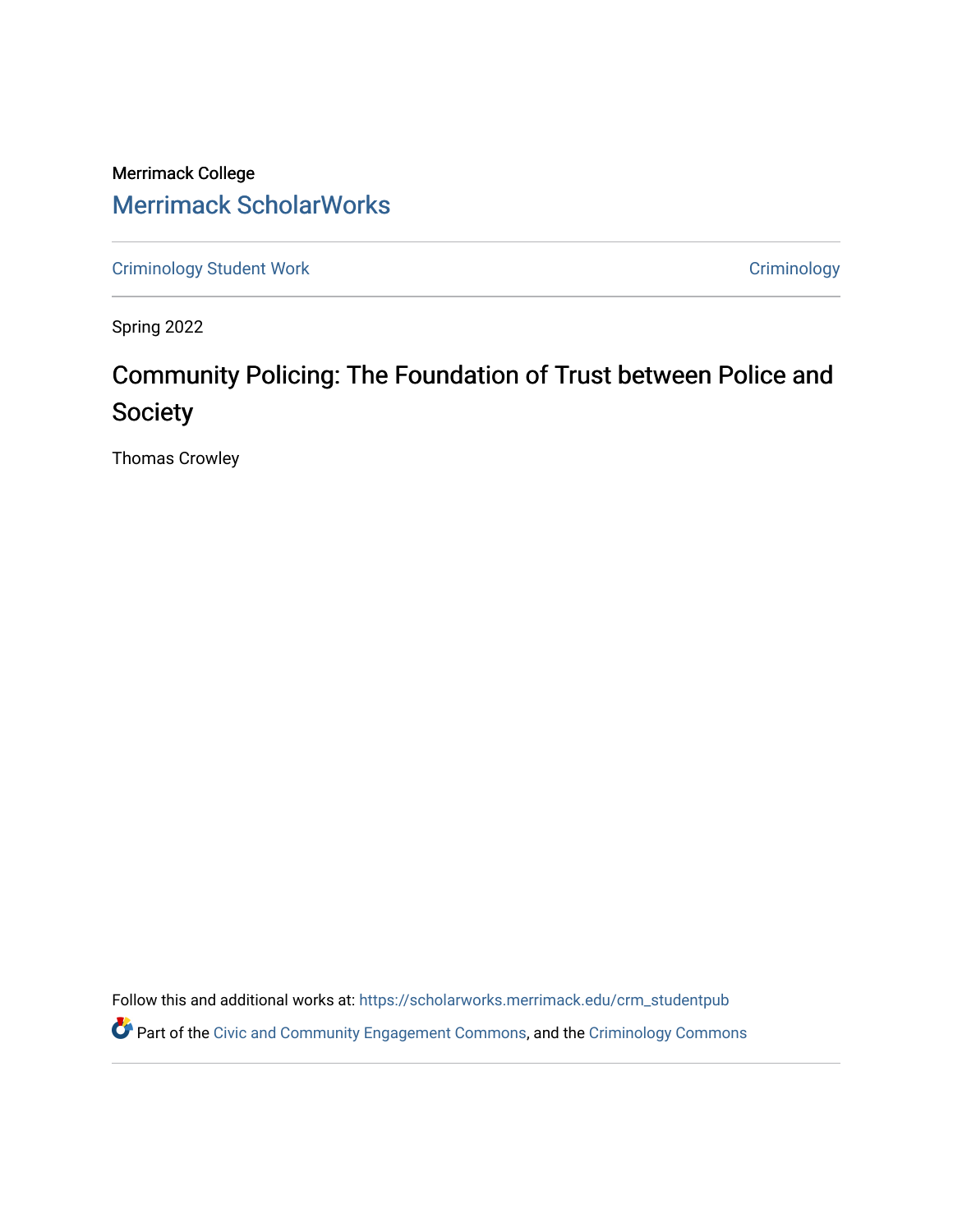# **Community Policing: The Foundation of Trust between Police and Society**

Thomas Crowley

CRM6810: Capstone Seminar

Prof. Stacie St. Louis

May 11, 2022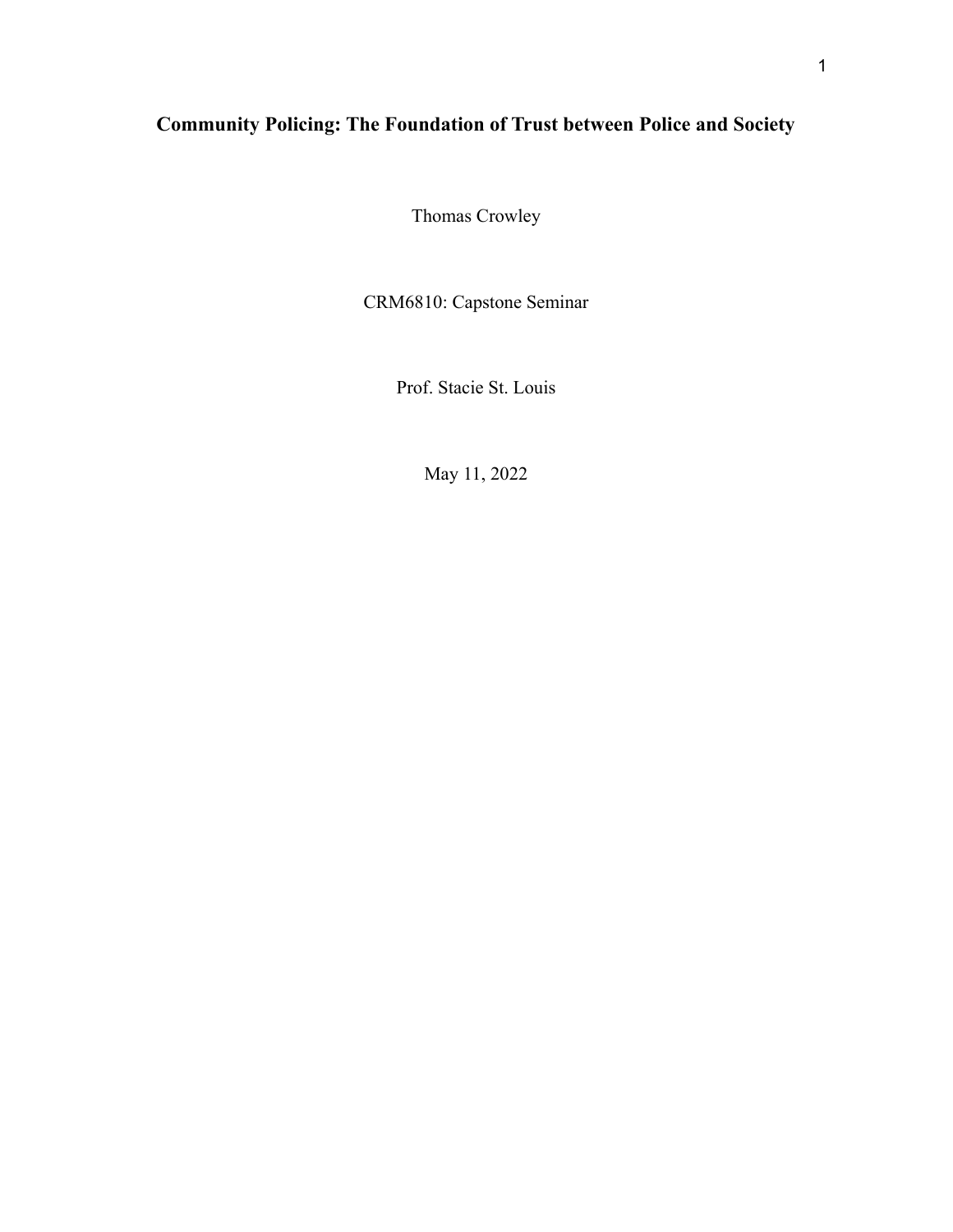# **Abstract**

Police officers wear many hats such as protecting people, preventing crimes, and responding to other calls for help. Policing is under a microscope in the current climate of the country with debates about police brutality, body-worn cameras, and the overall trust between police and the public. The most universally accepted way to improve trust between the police and public is through community policing. Studies show the community policing policies have improved community-police relations in the United States. I plan to use this knowledge in my career as a police officer by making sure that every interaction I have with the public is from the foundation of integrity and honesty.

# **Part 1: Career of a Nashua Police Officer**

# *Introduction*

The job of a police officer encompasses a very diverse career. Police officers wear many hats and no day is ever the same as the one before. Officers are relied on to uphold the law, prevent crime, assist people in need, and to build relationships with the community. On a daily basis for patrol officers, he or she may make an arrest, issue a citation, perform an act of community policing, or check in on someone dealing with a physical or mental issue. Calls for service can range from extremely minor to life and death. An officer must be able to communicate with members of the community and de-escalate situations to the best of their abilities, but also be ready to use lethal force if the circumstances call for it. Being a police officer is a very stressful job and you must be able to perform a multitude of tasks in order to battle through the stress and perform your duties adequately.

The first thoughts that come to mind when people think about cops are issuing traffic tickets and making arrests. Patrol officers are the most commonly seen in-uniform police officers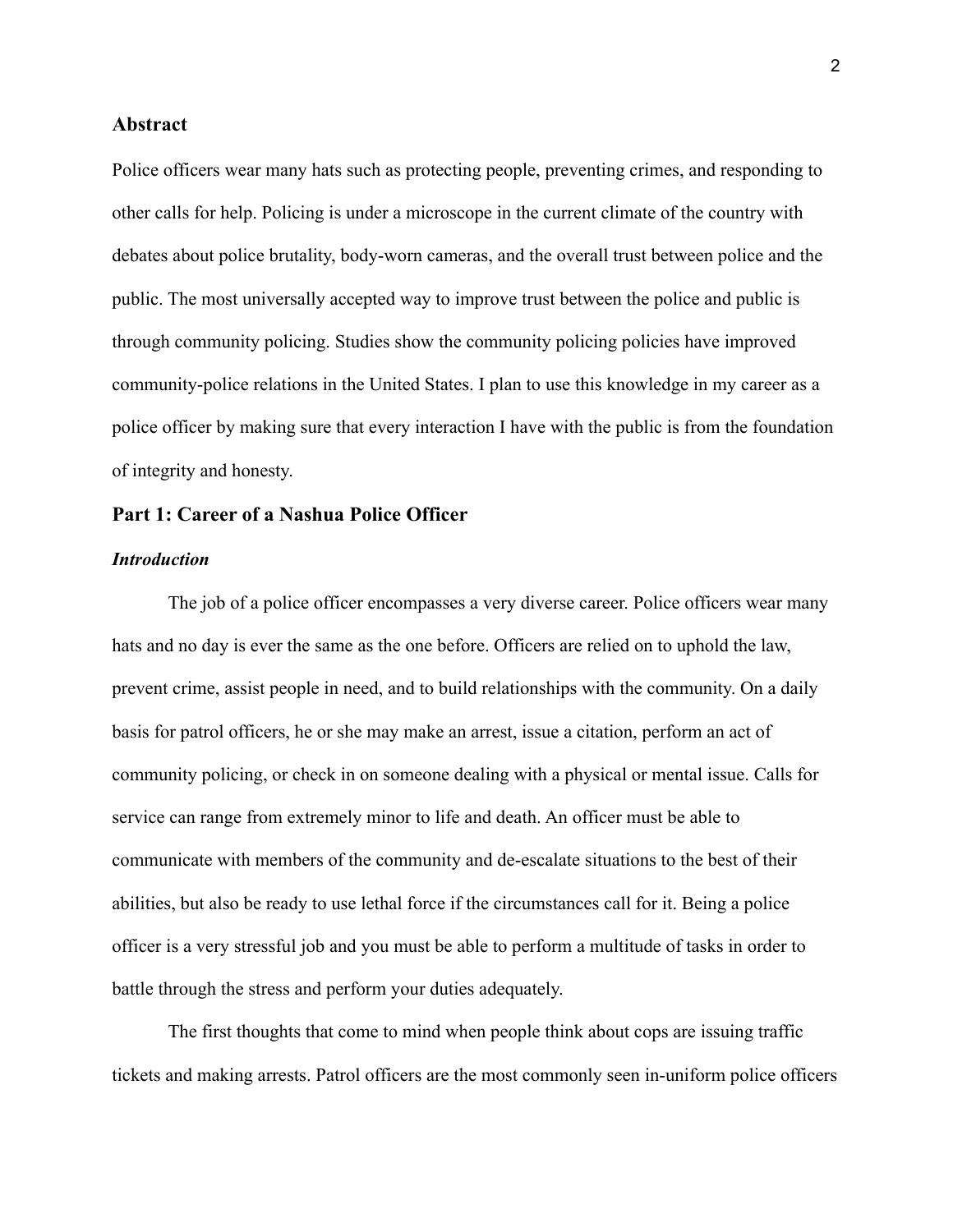that are constantly interacting with the public. Patrol officers are mainly responsible for enforcing traffic laws, responding to calls, and starting conversations with the public in order to build a level of trust with the community. A patrol officer must be able to issue a ticket, give medical aid, make an arrest, or chase down a suspect all in a moment's notice. Other units within police departments include undercover or plain clothes units, gang units, narcotics units, and detectives.

I am currently pursuing a career with the Nashua Police Department in New Hampshire. Nashua is a small city with a population of approximately 90 thousand people. It is not a crime ridden place but every city has their share of incidents and the call volume to the police department is high. The Nashua Police Department lists the basic job duties of a police officer as upholding the law, protecting people, and prevention and suppression of crime (Nashuapd.com). It is an extraordinarily hard task to fully explain the complete duties of a police officer in a specific manner but the Nashua PD does an efficient job of portraying the basic functions of their patrol officers. When first hired by any department, you start out as a patrol officer so that is the focus of this paper.

# *Career Background*

The mission statement of the Nashua Police Department is as follows: "The Nashua Police Department strives to improve the quality of life in its community and to protect people and property in partnership with the citizens of Nashua" (Nashuapd.com). The phrase regarding improving the quality of life for its community is the most important underlying function of any police department. Everything a police officer does on a daily basis is aimed at increasing the quality of life for the overall community in some fashion or aspect. An example of this would be police officers arresting someone for distributing drugs in a neighborhood. The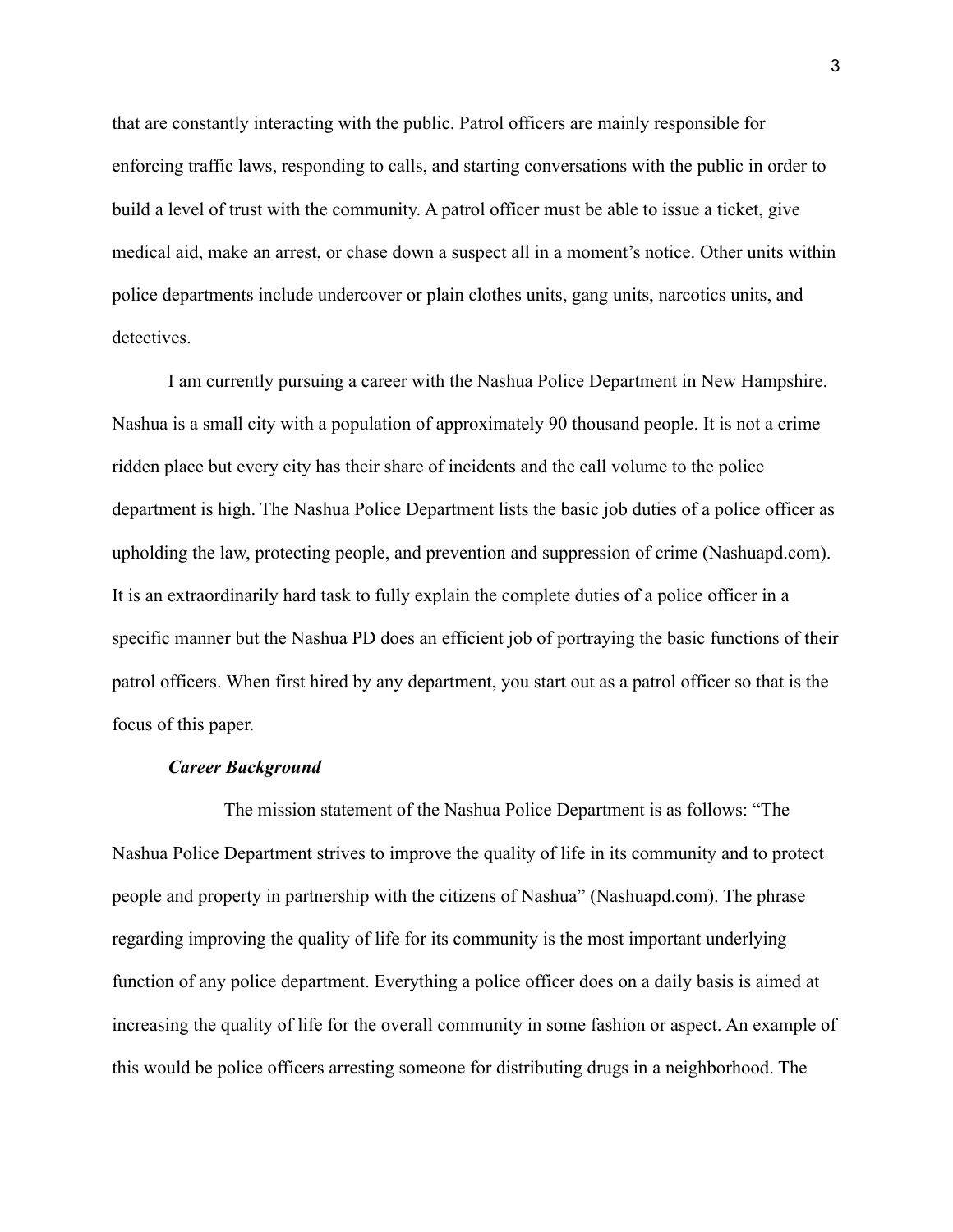partnership between the police department and the community is essential to the functioning of the department and its goals. Without trust between the community and the police, the mission of the Nashua Police Department would be difficult to achieve. The mission statement of this department includes all the imperative points needed for the police officers to perform their duties at their highest abilities.

The Nashua Police Department is constructed similarly to other city departments in the United States. The head of the department is the Chief of Police. Under him or her, there are two deputies. Under the deputies are captains, lieutenants, sergeants, detectives, and officers in that rank order. Under the Deputy Chief of Operations are four different bureaus: the Detective Bureau, Services Bureau, Professional Standards Bureau, and Legal Bureau. The Detective Bureau is made up of the Criminal Investigation Division, the Special Investigation Division, and the Narcotics Intelligence Division. The Services Bureau contains the Communications Division, Records Division, and the Community Services Division. The Professional Standards Bureau has the Recruiting Division, Accreditation Division, and Training Division. And the Legal Bureau has the Prosecution Division. Under the Deputy Chief of Uniform Operations there is the Uniform Field Operations Bureau. This Bureau contains the Patrol Division, Detention Division, Special Operations Division, and the Animal Control Division (Nashua PD). Each of these units are made up at least partially of Nashua Police officers. Other city departments may have more units such as an anti-gang unit.

#### *Hiring Process*

I am currently towards the end of the hiring process for a police officer for the Nashua Police Department so I have first-hand experience of all the aspects that play into hiring a candidate. The first step you need to do is make sure you are eligible to apply. There are many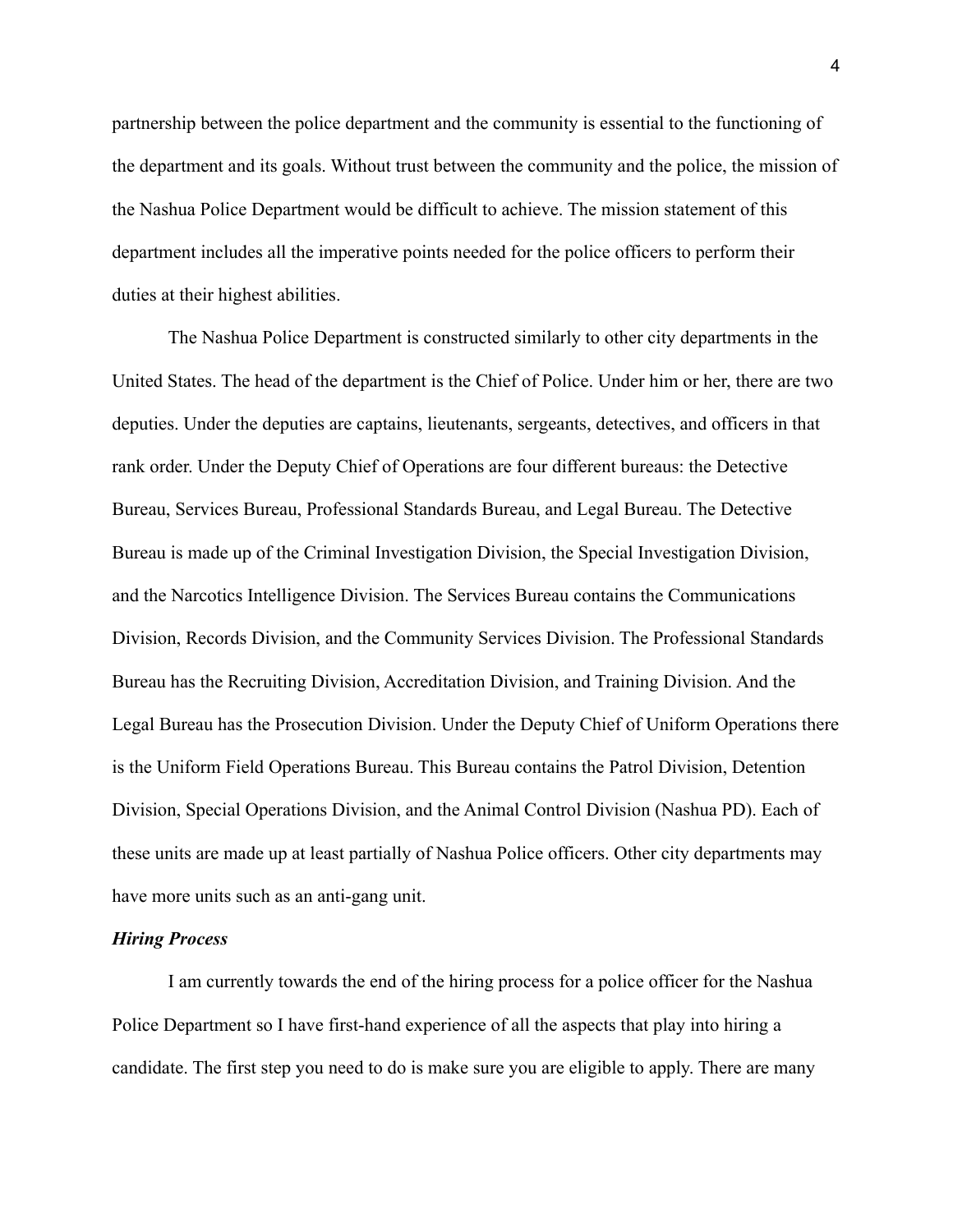different requirements you must meet before becoming a police officer and there is no reason to take the initial test if you cannot meet the requirements necessary to progress in the hiring process. According to the Nashua PD website, the first main three requirements are the candidate must be a US citizen, must have zero felony convictions (including juvenile felonies), and cannot have any Driving Under the Influence convictions within the last ten years (Nashuapd.com).

There are a plethora of other requirements as well. Applications must live in the United States and possess a valid driver's license, be 21 years or older, have proportional height to weight ratio, have a high school diploma or the equivalent, and "excellent" health, hearing, and vision (Nashuapd.com). When I applied in September 2021, the department's tattoo policy was you cannot have any tattoos from the sleeve down or neck up. However, the policy has since changed and you may now have tattoos in those areas if approved by the Nashua Police Department's Professional Standards Bureau through a currently subjective process. You cannot have tattoos with offensive or inappropriate symbols or words. These showing tattoos must, however, be covered up all of the time while on duty (Nashuapd.com).

Once you have met all the requirements listed above, you can apply for a testing date. On this date, you will take the exam and if you pass, you immediately go into the physical testing portion. The exam is a 100-question packet that includes true/false questions, memory testers, vocabulary questions, job satisfaction questions, and basic police officer questions. Upon completion of the exam, you bring it to a separate part of the building for scoring. A passing grade is considered 70 or above for this exam. If you do not pass, you leave at this time. If you do pass, you go into the gymnasium for the start of the physical testing portion. On the day of the test you must arrive in workout attire.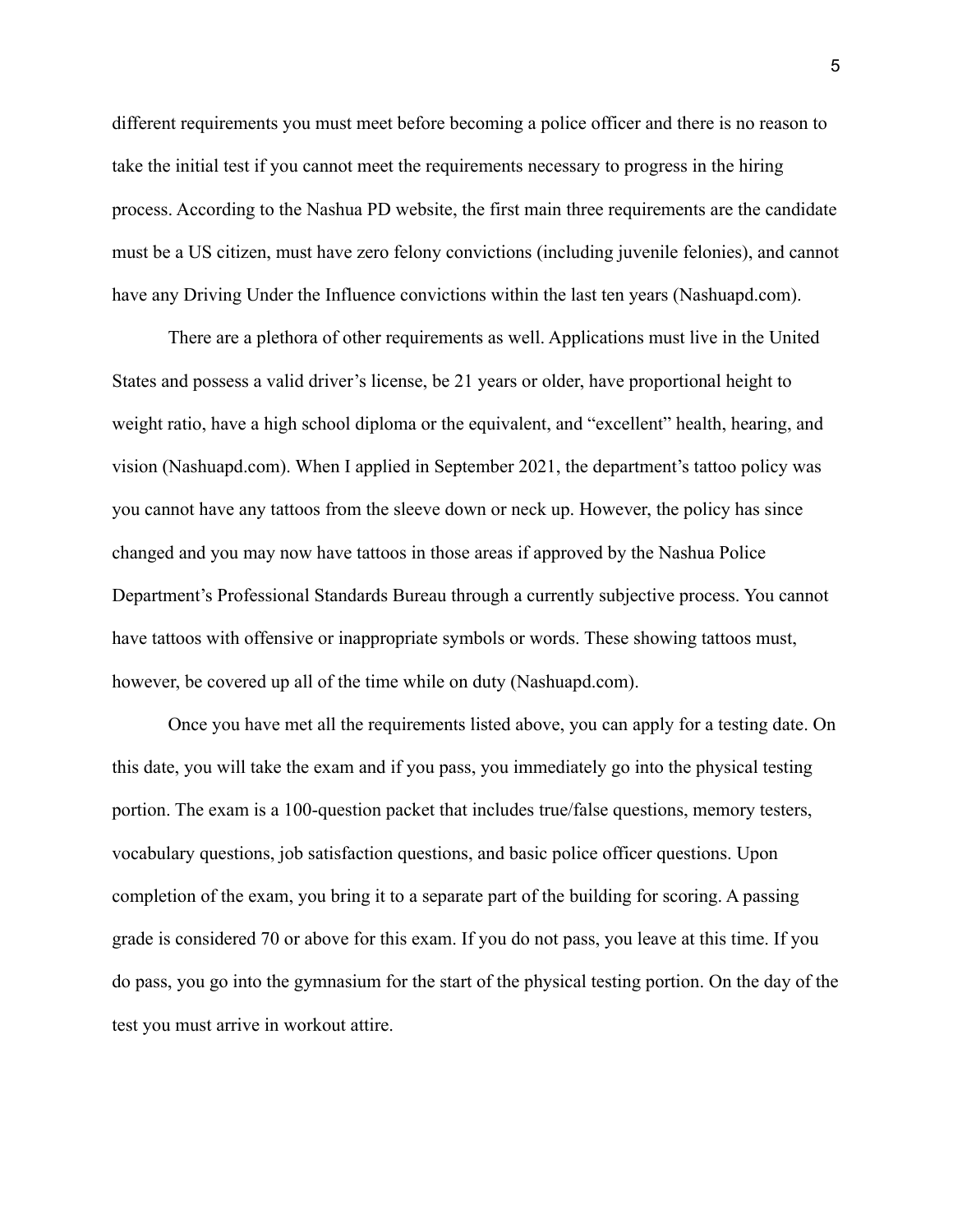In the state of New Hampshire, all police departments use the Cooper Aerobics Institute standards for physically examining police officer candidates. For my demographic group (males ages 21-29) I first had to complete 37 sit-ups within a minute. Demographics are split up based on age and gender. Upon completion of this first part, you move onto the push-ups. I had to complete at least 27 straight push-ups. If I wanted to rest, it had to be in the "up" position (Nashua PD, NHPSTC). After completing both of these events you then go out to a track and complete the 1.5 mile run. For males ages 21-29 the time you must finish within is 12 minutes, 53 seconds. To reiterate, failure to reach any of the numbers above results in disqualification from that testing date. You are allowed to retest at a later time (Nashua PD). Upon completion of the written and physical tests, you schedule an oral board interview.

The oral board is an interview with three officers in the Professional Standards Bureau of the Nashua Police Department. The candidate must be dressed professionally. It is a multi-hour process in which the officers ask you questions regarding your hobbies, family life, past mishaps and mistakes, drug use, alcohol use, history of violence, job history, etc. There were many questions involved and many reasons behind this portion of the hiring process. First and foremost, the officers want to get to know the candidate and what their background looks like from all angles. It is important for police departments to hire morally and ethically sound candidates. Another reason behind this level of questioning is to test the candidate's honesty. Police officers are held to high standards and you must be honest at all times during your career. Honesty and integrity are essential to being a great officer. The oral board has some subjectivity to it regarding grading the candidate. The three officers who perform the interview decide whether or not to move forward with the candidate or to let him or her go. Every answer the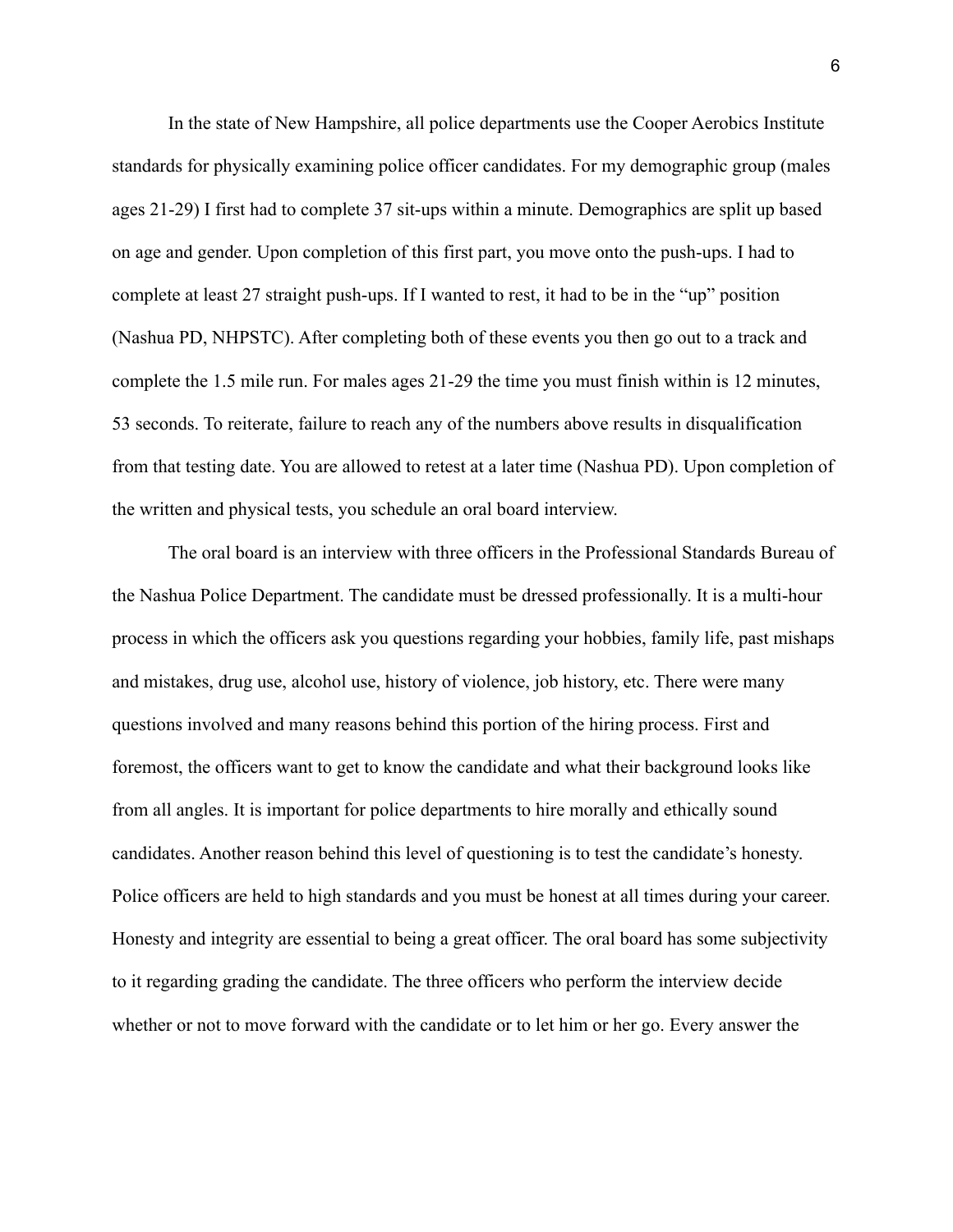candidate gives is written down and sent to the supervisors in the Professional Standards Bureau for confirmation that the candidate is able to move forward in the hiring process.

After passing the oral board, you are emailed a lengthy background check packet. This packet again asks you to list your name, family's names, prior and current roommates, prior and current spouses/boyfriends/girlfriends, prior and current jobs and bosses, and ten references. This packet also asks the candidate to list any and every time he or she has ever broken the law and to explain the circumstances around the situation(s). When the packet is fully completed, it is sent back to Nashua PD for examination. The examination is done by the lieutenant in charge of the Professional Standards Bureau and this lieutenant will go through each answer and highlight any that may be of interest. From this point, the candidate then schedules a second interview which takes place with a lieutenant in the Professional Standards Bureau.

This interview is a one on one talk with the lieutenant about all the things listed in the background check packet, also with professional dress attire. It is also a time for the candidate to add anything they would like to add to the packet if they forgot to include something in there. This interview reviews your answers in the packet and allows the candidate to explain in depth about the potential conflicts of interest. After reviewing the packet and making sure everything in it is up to date and correct, the lieutenant then asks a series of other questions, similar to the oral board but far more in depth and personal. An example of one of these questions would be "What is the worst thing you have ever done?" After completion of this step, you are offered a conditional offer of employment. A conditional offer is basically a job offer for the candidate as long as they can pass the final steps of the hiring process. The next step is you wait for a response from Nashua PD regarding the scheduling of the polygraph examination.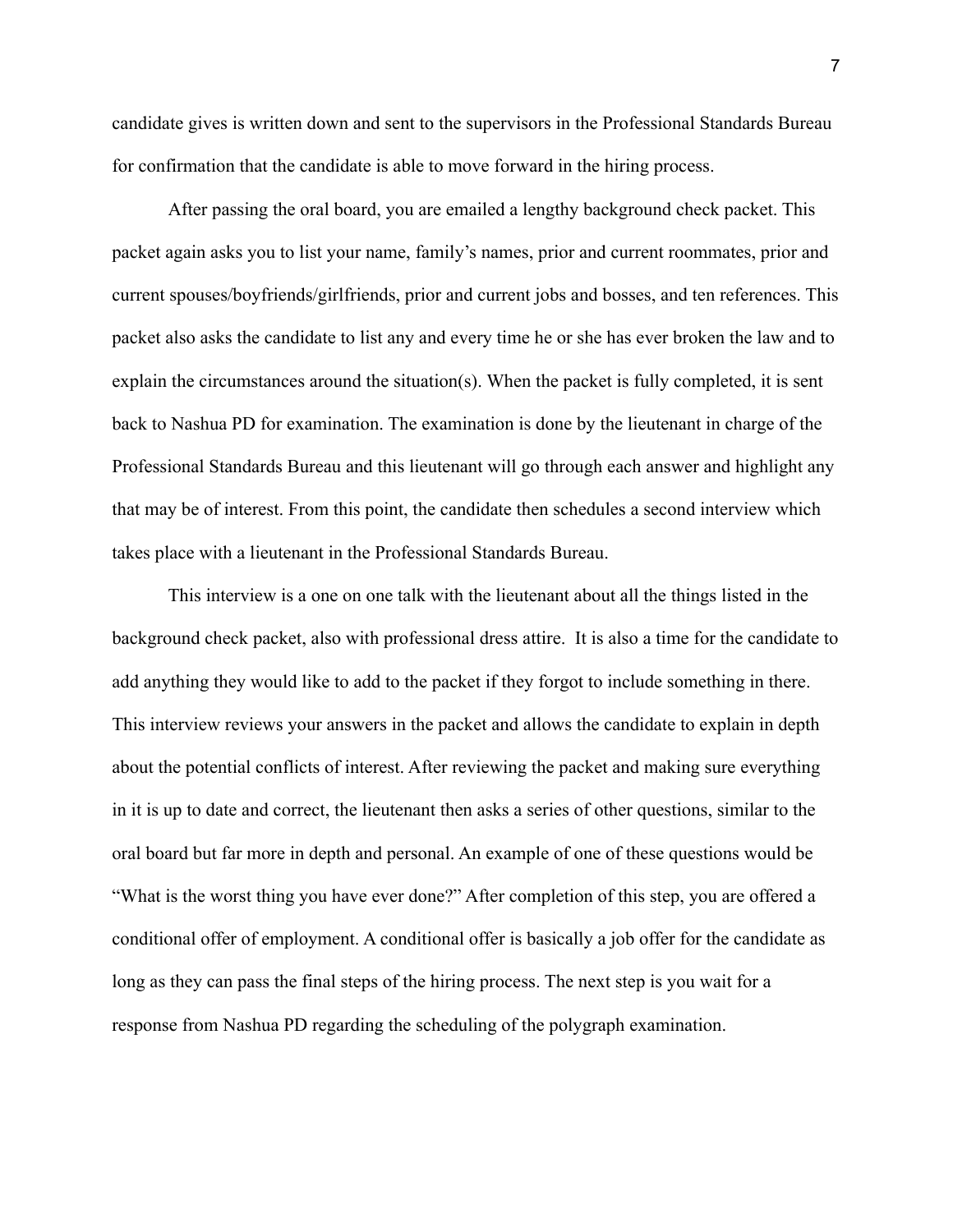The polygraph is a lie detector test to see if a candidate has been fully honest and transparent with the recruiting officers of the department. On the day of the test, the candidate briefly goes over his or her answers to the previous interview with the lieutenant to make sure all of the answers have stayed consistent. After that, you go into another room where the polygraph machine is set up. This machine consists of special wiring that goes around your head, fingers, mid-section, and legs. The machine is able to pick up inconsistencies and lying tendencies. This portion of the hiring process is crucial to the final offer of employment. It is the final test of the candidate's honesty and the recruiting officers can see how transparent the candidate has been throughout the process. Upon completion of the polygraph, you will be about 3-4 months into this lengthy process.

After completing all the steps above, you move on to some less stressful tasks. You have to go to St. Joseph's Hospital in Nashua and take a medical physical test, a drug test, and get blood work done. This test is just to make sure there are no hidden conditions that may result in an inability to perform the job of police officer such as a possible heart problem. You also must meet with a psychologist who will run you through a series of tests to test your mental capacity. One of these tests is performed on a tablet in which the candidate answers hundreds of multiple choice questions regarding their personal life and feelings. Nashua PD uses a doctor out of Exeter, NH. This psych evaluation took about a total of an hour to complete. After the psychologist evaluates you, she writes a report that is sent to the Nashua Police Department about the candidate's mental state based on the interview and tests.

The initial written exam I took for the Nashua Police Department was in September, 2021. It is currently towards the end of February, 2022. This hiring process may be long but it is necessary to make sure the best candidates are being hired into the department. Currently I have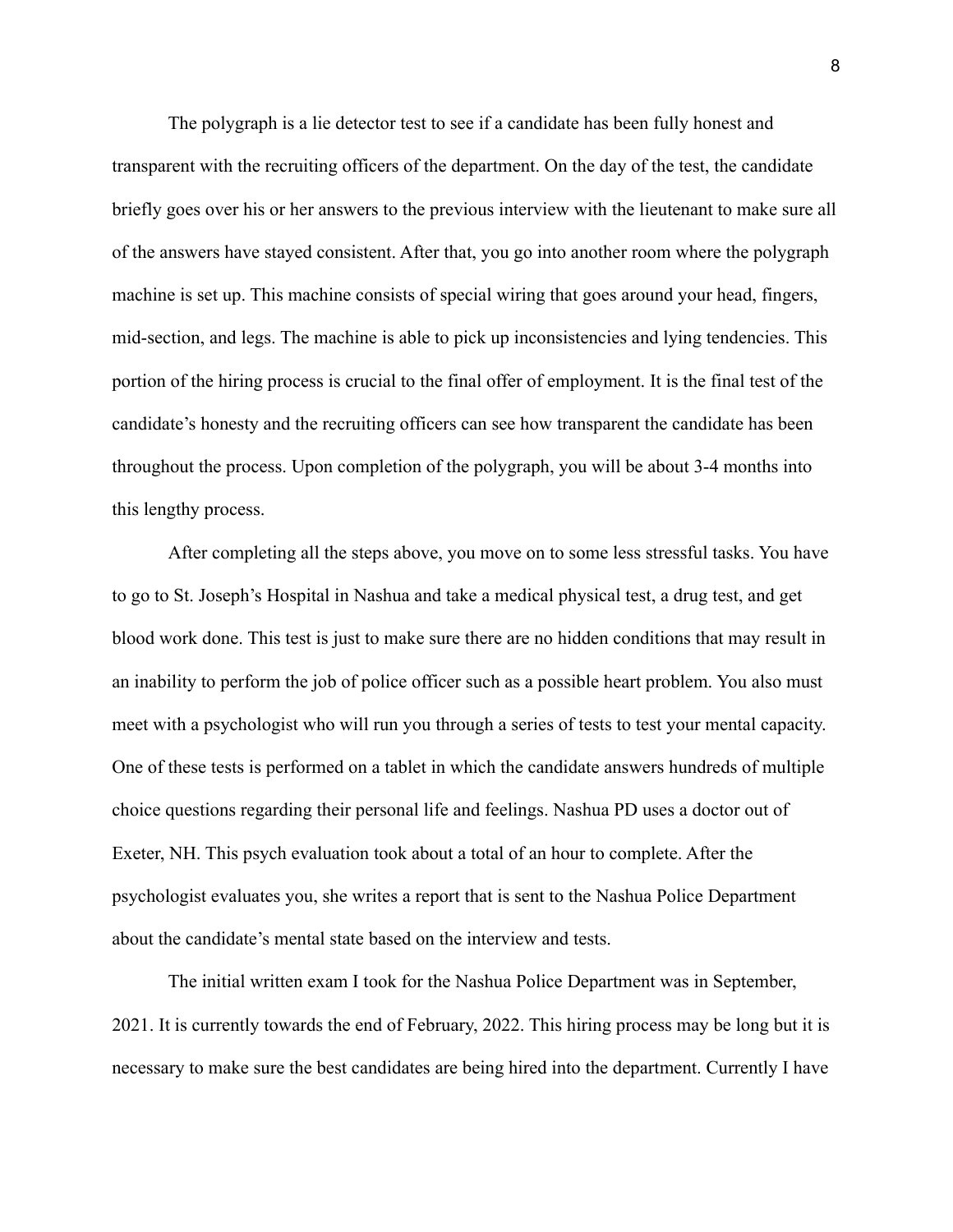passed all of the above tests and procedures and have first-hand experience as to how they run. Now, the recruiting officers are performing my background check in which they contact former employers, my friends and family, current and ex-girlfriends, etc. and have meetings with them about the type of person I am and the things I have done, both good and bad. If the background check goes smoothly and they have no further questions after completing it, I will schedule a one on one meeting with the Chief of Police for a formal offer of employment. From there, all my paperwork automatically has to go to the Police Commissioners of the City of Nashua for approval of employment. When the hiring process is all finished, the candidate is sent to the police academy for basic training.

#### *Police Academy*

The state of New Hampshire uses the same location for the academy training of municipal departments, the State Police, and for corrections officers. It is run by the New Hampshire Police Standards and Training Council (NHPSTC) in Concord, NH (NHPSTC). There are three academy classes per year, starting in January, May, and August. This year, the classes will be February, June, and September due to Covid-19 issues with the previous class. The date of the academy that I will most likely be attending is June 6th. For Nashua PD, I would start working two weeks before that date to do in-service and firearms training. The in-service mostly includes rules and procedures specific to Nashua PD.

The police academy is a 16-week basic training for police officers to learn everything there is to know about being a patrol officer. The academy in New Hampshire was created in 1971 with the purpose of educating and certifying police officers (NHPSTC). The overall description of the academy is basic training and in-service training for prospective and current police officers. Within two weeks of day one of your academy training, you must repass the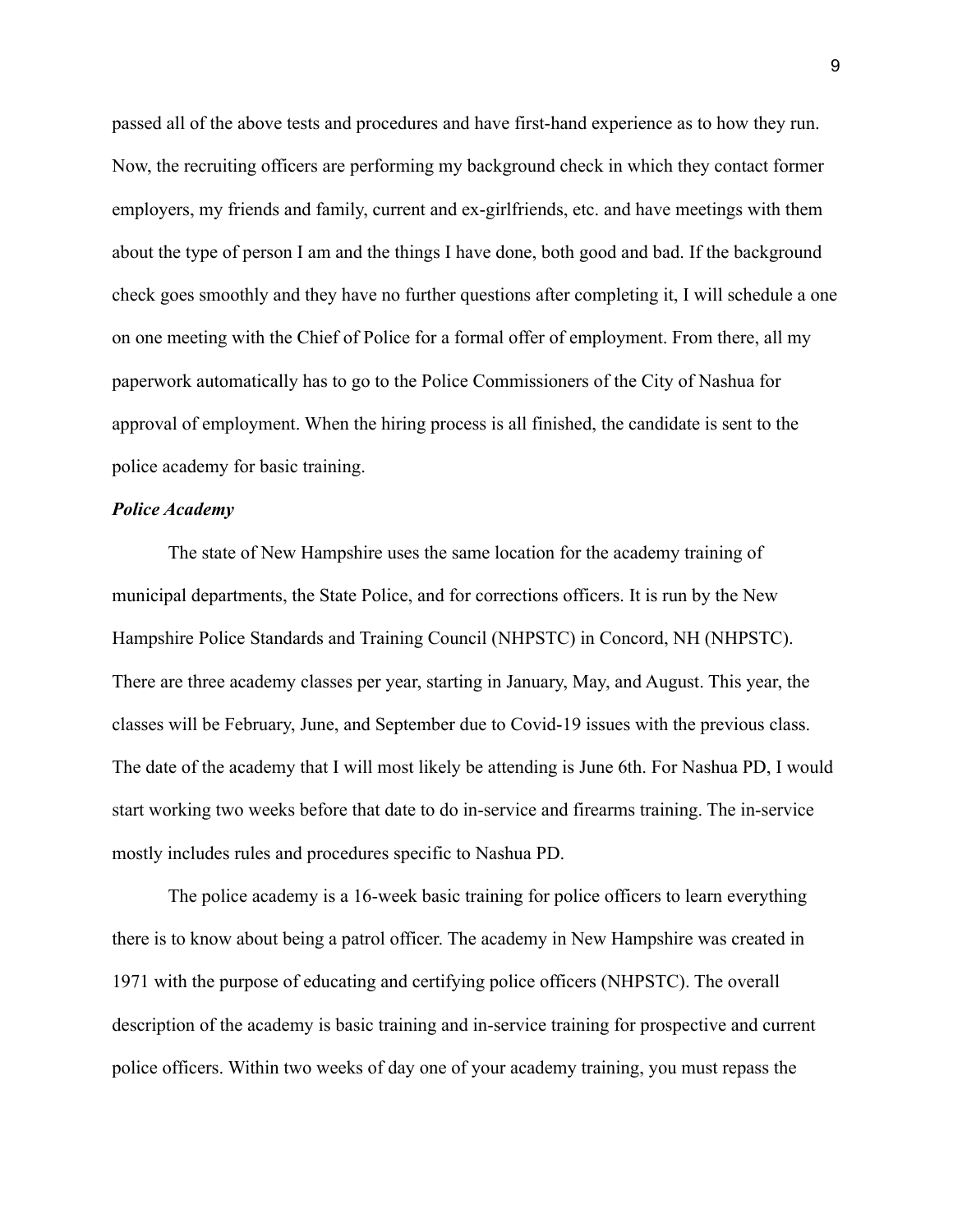physical fitness test required by the state of NH. Upon arrival on day one, you are immediately taught discipline and how to listen to superiors' orders and commands.

There are a multitude of tactics, practices, and other everyday activities taught while in the academy. According to the NHPTSC website the list of things taught at the academy are: physically subduing resisting individuals, engaging in foot chases, changing vehicle tires for disabled motorists, accurately firing pistols, revolvers, shotguns, and rifles, driving automobiles safely at high speeds and under adverse conditions, how to use judgment and discretion in high-stakes situations, how to verbally command and communicate, how to read and interpret complex laws and instructions, how to listen to and operate a police radio, adequate keyboard skills, writing legible and detailed reports, searching persons and applying handcuffs, utilization of a police baton and defensive spray, development and maintenance of relationships with other officers, superiors, and the public, firing a weapon in dim light conditions, and professional, paramilitary appearance in uniform (NHPSTC). All of the above listed training will be instilled in the cadets in each academy class.

# *Field Training*

Upon graduating from the police academy, you start working for your department immediately. For the first three months of work, you are assigned to a Field Training Officer (FTO) who shows you the ins and outs of the job and how the department runs. For a majority of these three months you work the second shift, which is typically 3pm-11pm or 4pm-12am, with your primary FTO. For other parts of the field training three-month cycle you will work overnights and the first shift as well with your secondary FTO (A. Beato, personal communication, January, 2022). During the FTO period, you are unable to work overtime or details. This is because you are not yet allowed to work on your own which is what both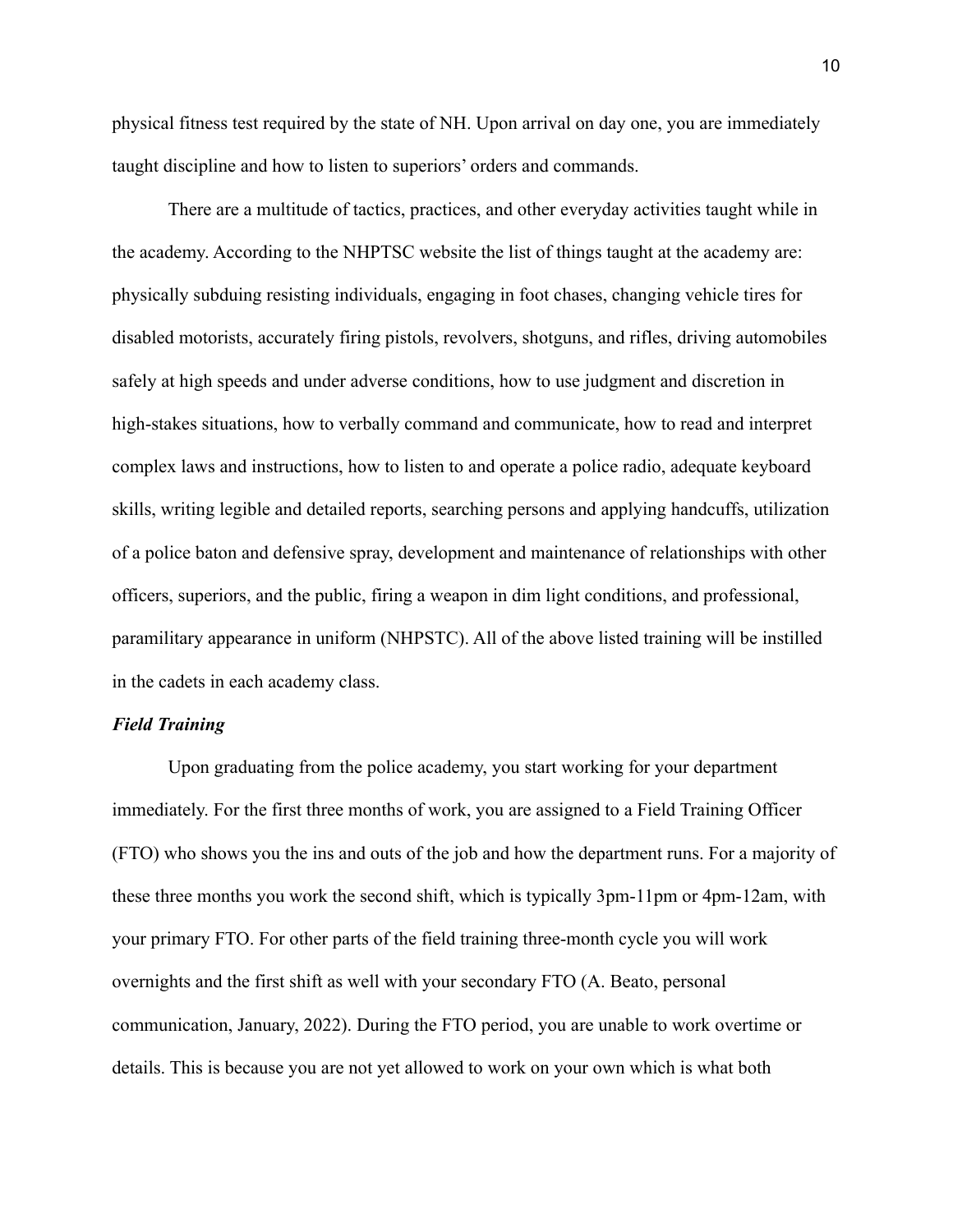overtime and details require. Once you have done your three months of training, you are assigned shifts and are on the job.

Training in law enforcement never ends throughout a police officer's career. There are constantly new lessons to be learned and adaptations that must be made in order to reach full potential as an officer. Nashua Police has sent officers to all over the country to learn about different tactics and police seminars. For example, one officer spent 10 weeks in Philadelphia learning how to operate a polygraph machine and system. Other officers have been instructed on the use of body-worn cameras (BWCs) and how to properly use them in (A. Beato, personal communication, January, 2022). Other essential training can include the tactics within a specialty unit, like narcotics, and how the unit operates.

## *Salary and Benefits*

In most departments in the United States first-year officers are in a "probationary period." This basically means you have no Union protection and are subject to firing or any discipline and further training at any time. The reasoning behind this is to test your skills and character and your ability to perform the job. Once you reach one full year of service time, you become part of the Nashua Police Patrolman's Association. This unit is to help police be represented in the city and to assist officers in the courtroom when help is needed (A. Beato, personal communication, January, 2022). Because of this, your first-year salary is lower than your second by a somewhat significant amount. Your salary starts on your first day on the job, two weeks before your academy start date (A. Beato, personal communication, January, 2022). The first-year officer salary at the Nashua PD is \$56,654. The second-year jumps to \$69,490 (Nashuapd.com). For an officer with a college degree, you get an additional \$1,500 per year (K. Puccillo, personal communication, January, 2021).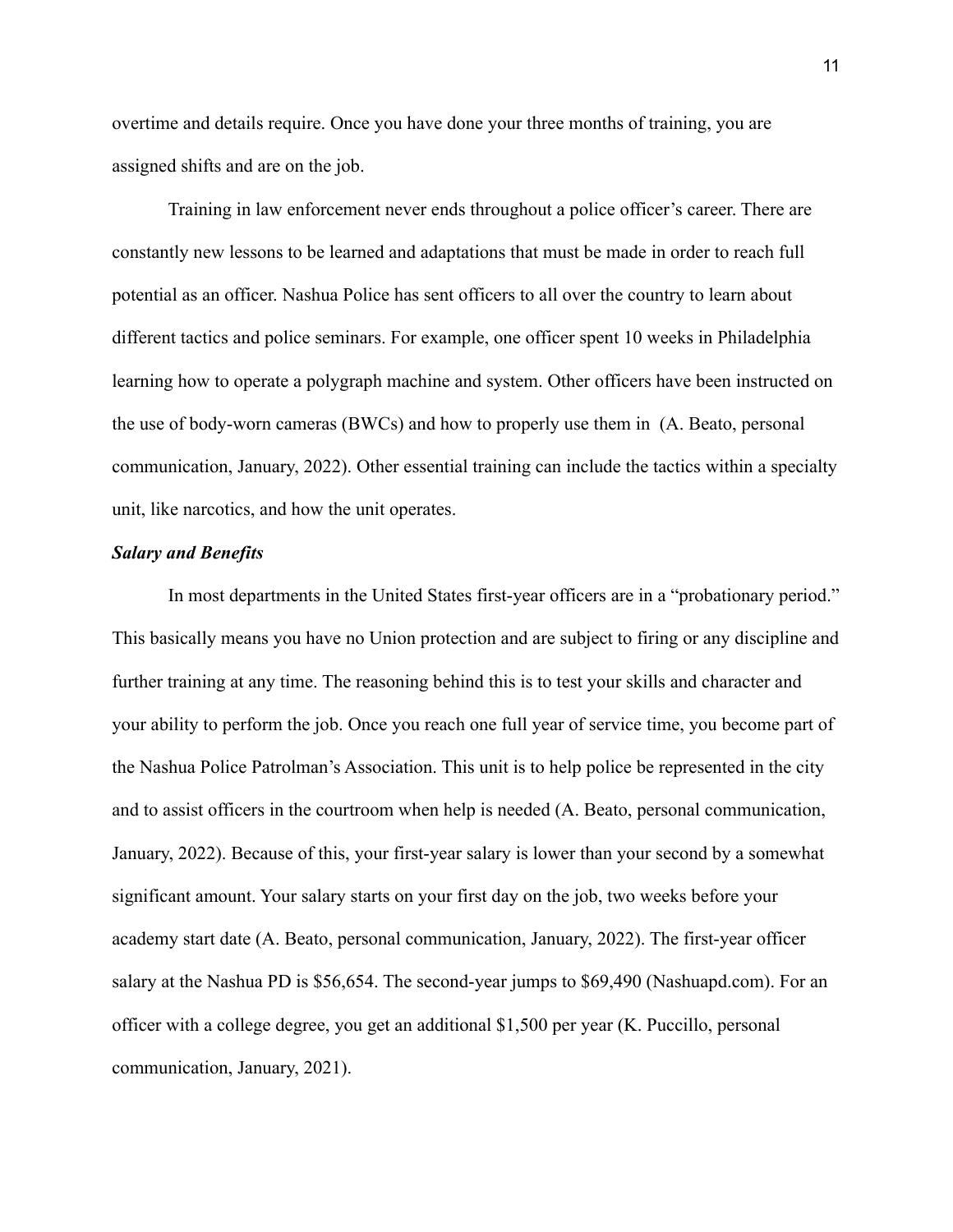Just like every other department, when you get promoted your pay goes up. The pay bumps are not specified online but when you go from officer to sergeant, etc., your salary will increase. New officers can expect to get a promotion to a specialty unit between three to five years on the job. A specialty unit is any unit created for a specific issue, such as the narcotics unit. Transfers into different bureaus, such as the Professional Standards Bureau, happen between five and ten years on the job. After you finish your field training, you are also eligible to work overtime and details which can bring in significant amounts of money depending on the amount of work put in. Details during the daytime usually range around \$60 per hour. After a certain time at night, they can range up to around \$90 per hour (T. Crowley, personal communication, 2022).

There are also health insurance plans available through the state of NH for both individuals and families (Nashuapd.com). A part of each paycheck is paid into this and it makes the insurance process easy to handle. Uniforms and necessary equipment are supplied in full to new officers. You are also given an allowance for clothing yearly for any other necessary items you may need (Nashuapd.com).

After one year of service, when your probationary period is up, you are granted 10 vacation days. After four years you get 15 days, nine years you get 20 days, and after 16 years you get 25 days (Nashua PD). You also get 12 paid holidays per year once you begin. If you are not working a holiday, you are paid your regular pay for that day. If you are working, you get paid double-time and a half (T. Crowley, personal communication, February, 2022). In New Hampshire you can retire with a pension after 25 years of service. The youngest age you can retire at is 50 years old (Nashuapd.com).

#### *Work Schedule*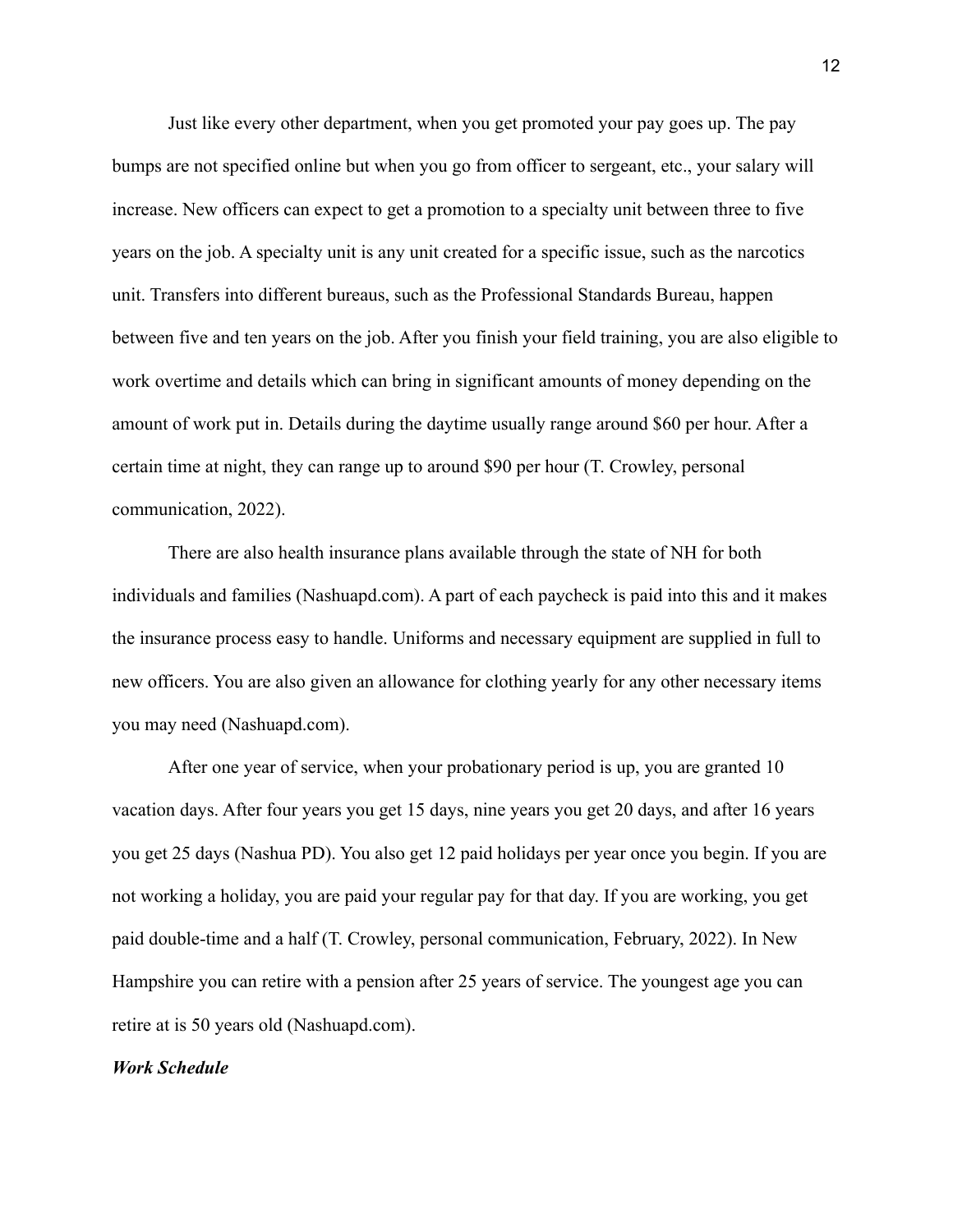A typical work schedule for a lot of police departments across the country includes a "4 and 2" rotating schedule. The 4 and 2 stands for four days on, two days off. So, if you work Monday through Thursday, you get Friday and Saturday off and then start working again on Sunday. As you can see, your schedule will constantly rotate. This is especially true for patrol officers and units. It can also make social lives more difficult due to your off days differing from your friends and family, who may have the typical weekends off. If your shift falls on a holiday it is still your responsibility to work the shift. Officers have 12 paid holidays per year and you may take that day off if you so choose. Officers who work on holidays get holiday pay as well which bumps the hourly salary up by double time and a half.

At Nashua PD, the shifts also rotate with time. What this means is that if you are working the first shift, three months later you work the second and three months after that you work the third. This is mostly true for patrol officers and units as well (Nashuapd.com). Working the overnight shifts may also be difficult to handle with a social life but the constantly changing schedule helps free up some of that potential anxiety. It may also be difficult for officers to find time to get their workouts in. Luckily there is a full gym at the Nashua Police Department that officers can utilize before or after their shifts if they would like.

# *Other Areas of Law Enforcement*

The hiring process and jobs in New Hampshire are a little different than in Massachusetts. In Massachusetts, candidates take a state-wide civil service exam in which scores are sent to municipal departments and the State Police. Your name is then placed on a list based on score and departments may reach out for further evaluation or you might have to retake the test in the next year. Some departments in MA are not a part of civil service and you can apply straight through them. There is no civil service in NH. Due to the absence of civil service, NH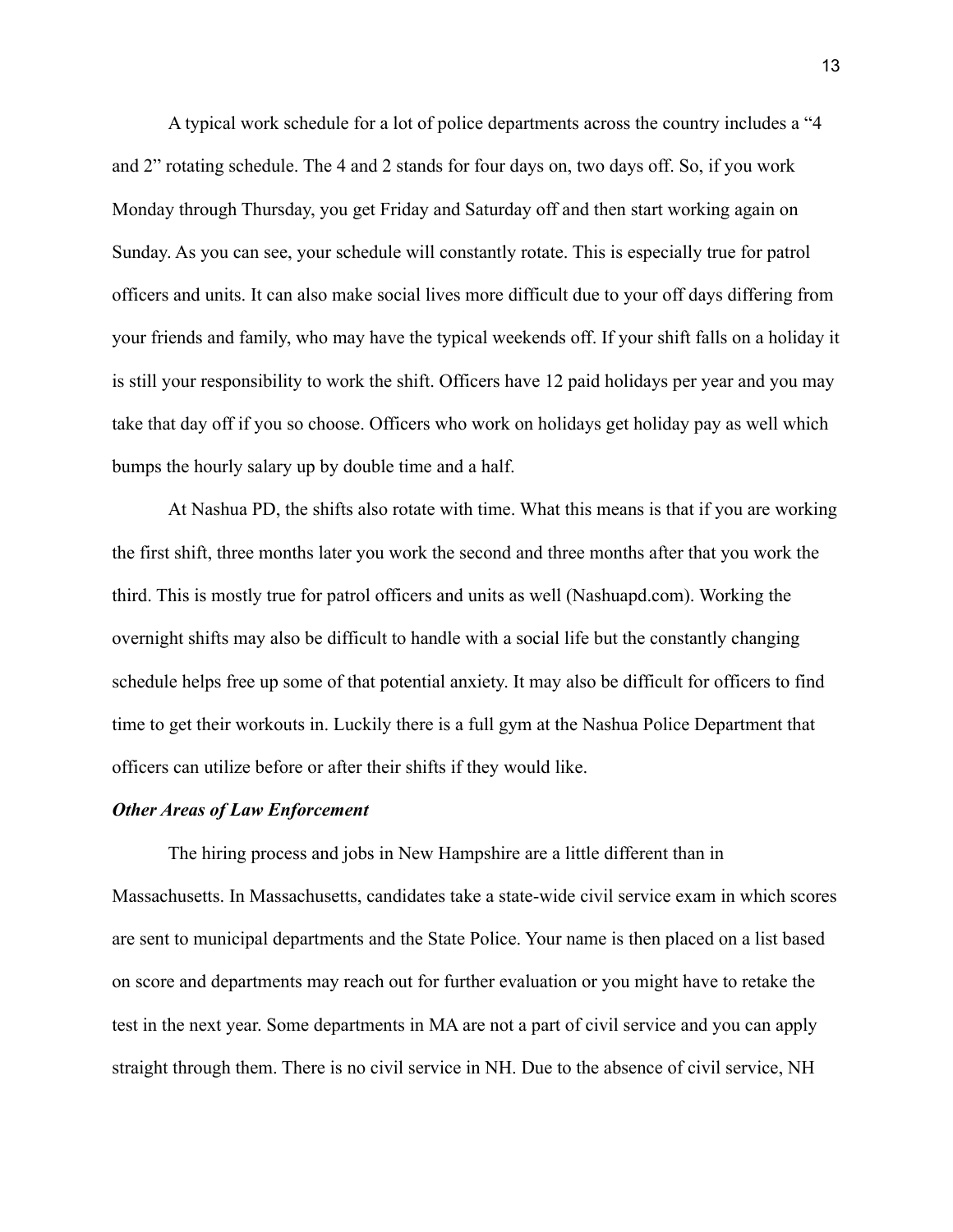departments have more room to hire candidates in the ways that they desire. However, there are state-wide guidelines that still must be met such as the physical fitness standards.

The laws also vary in some ways between states, which officers must be aware of if they decide to switch departments. If you start out in a New Hampshire department and want to move to a MA department, you must go through the MA police academy. However, if you are a MA officer and want to switch to a NH department, you do not have to go through the academy but you do have to take a law package class which is a few weeks long. The purpose of the law package is to familiarize the officer with the laws in New Hampshire compared to Massachusetts (T. Crowley, personal communication, February, 2022).

I have not greatly considered future job opportunities outside of Nashua PD but they do exist due to the wide range of jobs in this field and the need for people in all aspects of law enforcement. In most federal agencies, you are required to have multiple years of experience within a given field before you can even apply to them. For example, the Federal Bureau of Investigation requires candidates to have three years of job experience within a given range of fields, or two years of job experience with a master's degree. Federal agencies may be something I could be interested in in the future but I am currently more focused on starting up a career as a police officer at the local level right now.

# **Part 2: Review of policy issues**

# *Introduction*

The field of criminal justice and criminology is constantly adapting to new challenges and national issues. These adaptations especially occur within the world of law enforcement. Any time there is national outcry for change within the criminal justice system, it usually begins with the frontlines: police officers. The overarching theme to most issues regarding police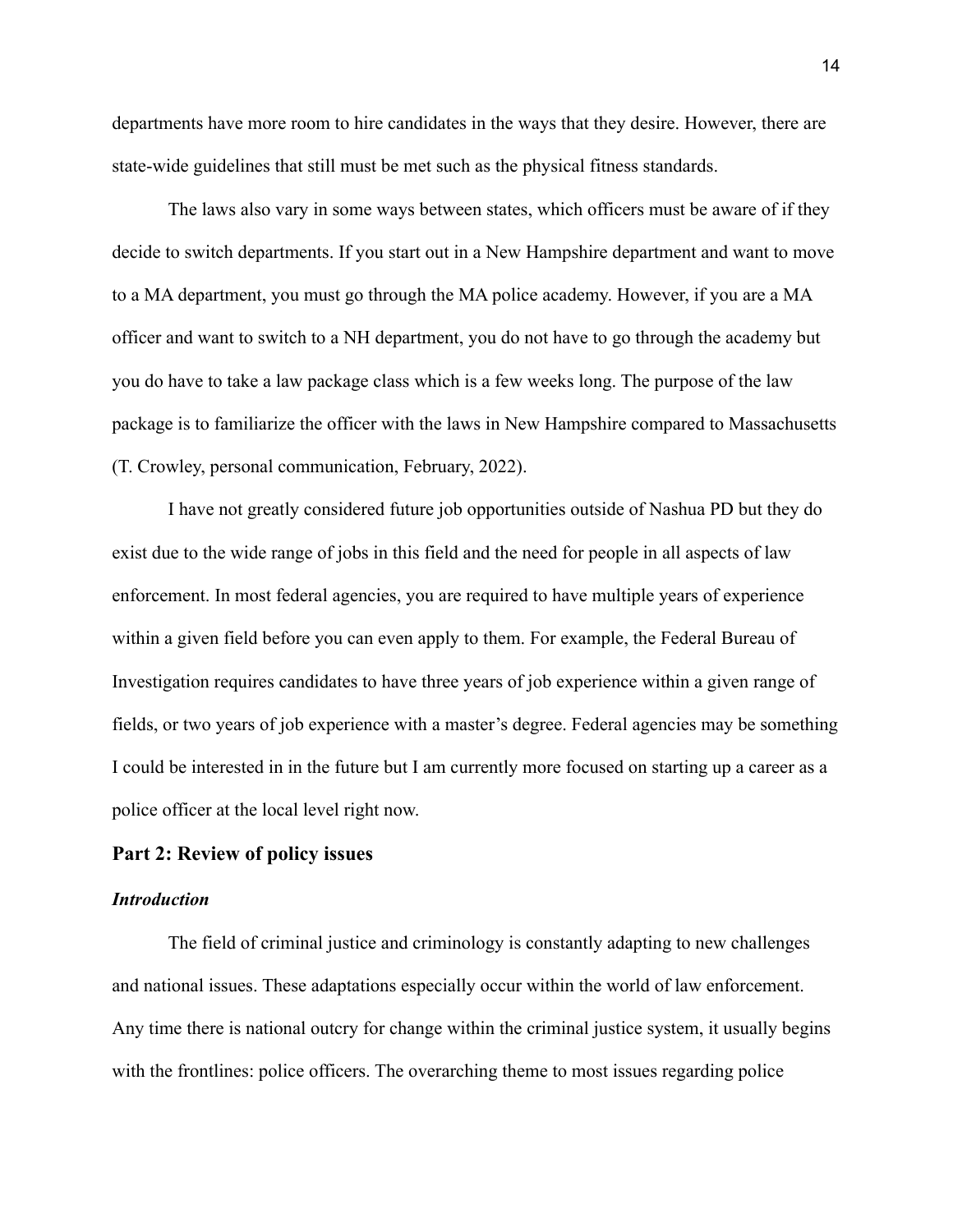officers is the excessive use of force. With technological advances evolving yearly, there is always some sort of camera filming police officers interacting with citizens. When cops use their authority in an overreaching manner, citizens get hurt and the public loses trust.

The criminal justice field has made strides to try and help with the issues of excessive use of force. A step in the right direction is the creation and implementation of body-worn cameras (BWCs). Thousands of municipal, state, and federal police agencies across the United States have their officers wearing portable cameras on their uniforms to capture each and every interaction an officer has with a member of the public. The purpose behind these cameras is to improve the behavior of both police officers and citizens and also to have accurate video footage of every situation to help out in the courtroom.

However the issues between the police in the United States run deeper and a tangible item such as body cameras are not the be-all solution. If the citizens of the country's overall relationship with law enforcement wants to be improved there needs to be a foundation of trust between both sides. Without trust every other tactic and strategy employed by law enforcement will fall short. Police officials in the United States have realized this and the widespread idea of community policing was created (Crowl, 2017).

# *Evolution of Community Policing*

Community policing is the idea that the police and public can trust each other to the extent that they can work together to help fix neighborhoods and prevent crime (Patterson, 1995). It is basically a partnership between law enforcement and the community. The purpose of this partnership is to enhance the relationship between people and the police and to increase the quality of life across the United States. The stronger the foundation of trust, the stronger the partnership between police and the public will be. When the trust is substantial other aspects of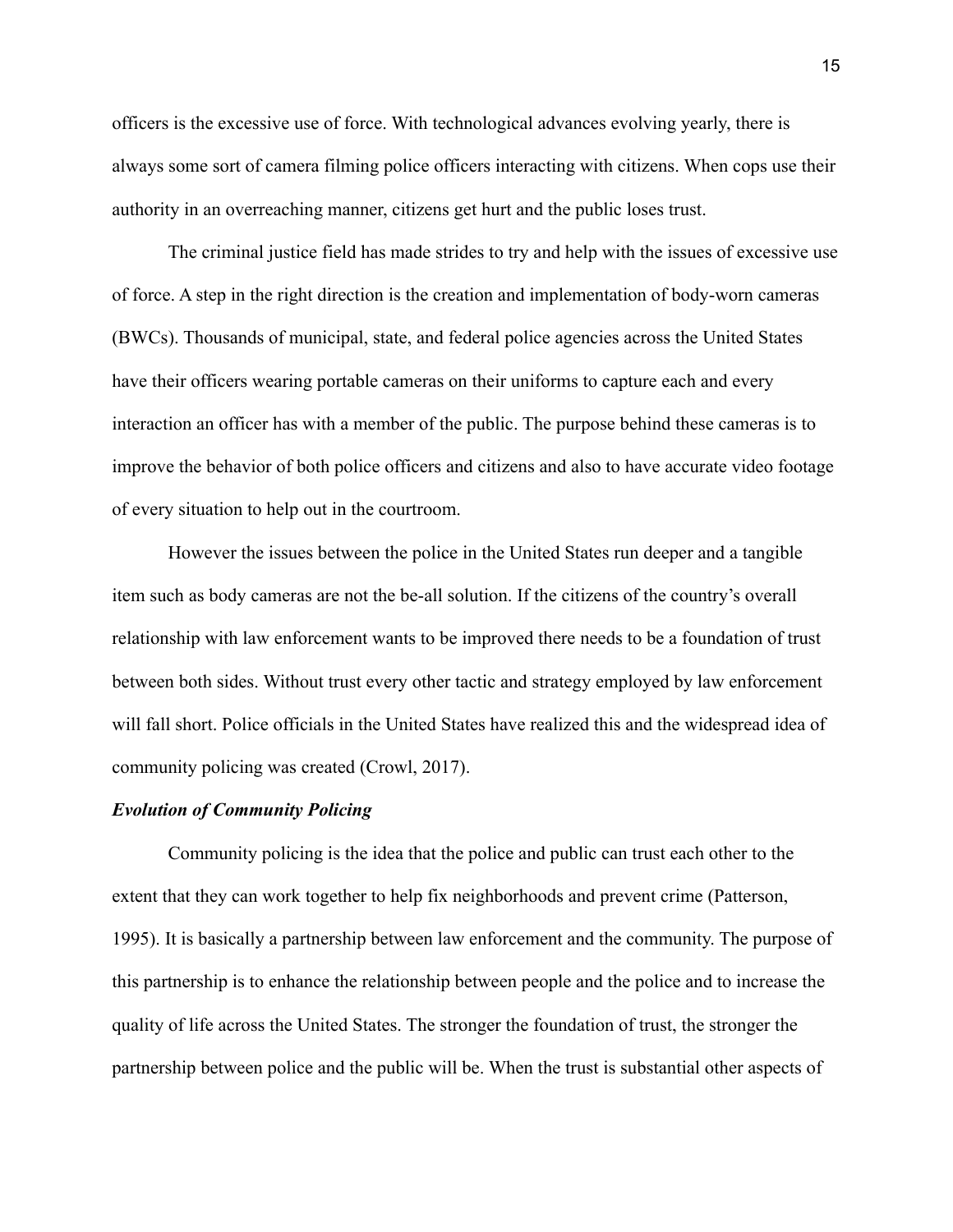the criminal justice system will be enhanced as well. A researched example of this is the fact that citizens are far more likely to reach out to the police for assistance when they feel that they can trust the officers responding (Avery, Hermsen, & Towne, 2020).

The idea of community policing spiked in popularity during the Civil Rights Movement in the 1960s (Patterson, 1995). Tensions between police officers and the public, especially amongst minorities, were skyrocketing, sparking conversations about community policing at the federal, state, and local levels. President Johnson signed the President's Commission on Law Enforcement in 1967 (Patterson, 1995). This commission looked at the depth of problems within law enforcement and instructed police departments to analyze the root causes of crimes in their jurisdictions. It stressed the idea of forming relationships with the members of the more run-down communities (Patterson, 1995).

The first ever police unit with the main purpose of community policing was created in San Francisco, CA. in 1962. The San Francisco Police Department wanted their department to act as a "multifunctional social service agency," (Patterson, 1995). This basically means that the police are more than just crime fighters and their jobs also require aiding the public to help improve the quality of life. The goal of this unit was to lessen despair in poor and crime-ridden neighborhoods by implementing officers within those communities. By lessening despair the hope was that crime rates would go down (Patterson, 1995).

This first unit highlighted some early flaws in the American way of community policing. The first issue was poor planning and efficiency (Patterson, 1995). The departments struggled to have thorough plans and guidelines for the officers to follow. There was an initial lack of training on these units and proper communication with the public seemed difficult to achieve (Patterson, 1995). These issues later followed with the issue of mission ambiguity. Due to the novelty of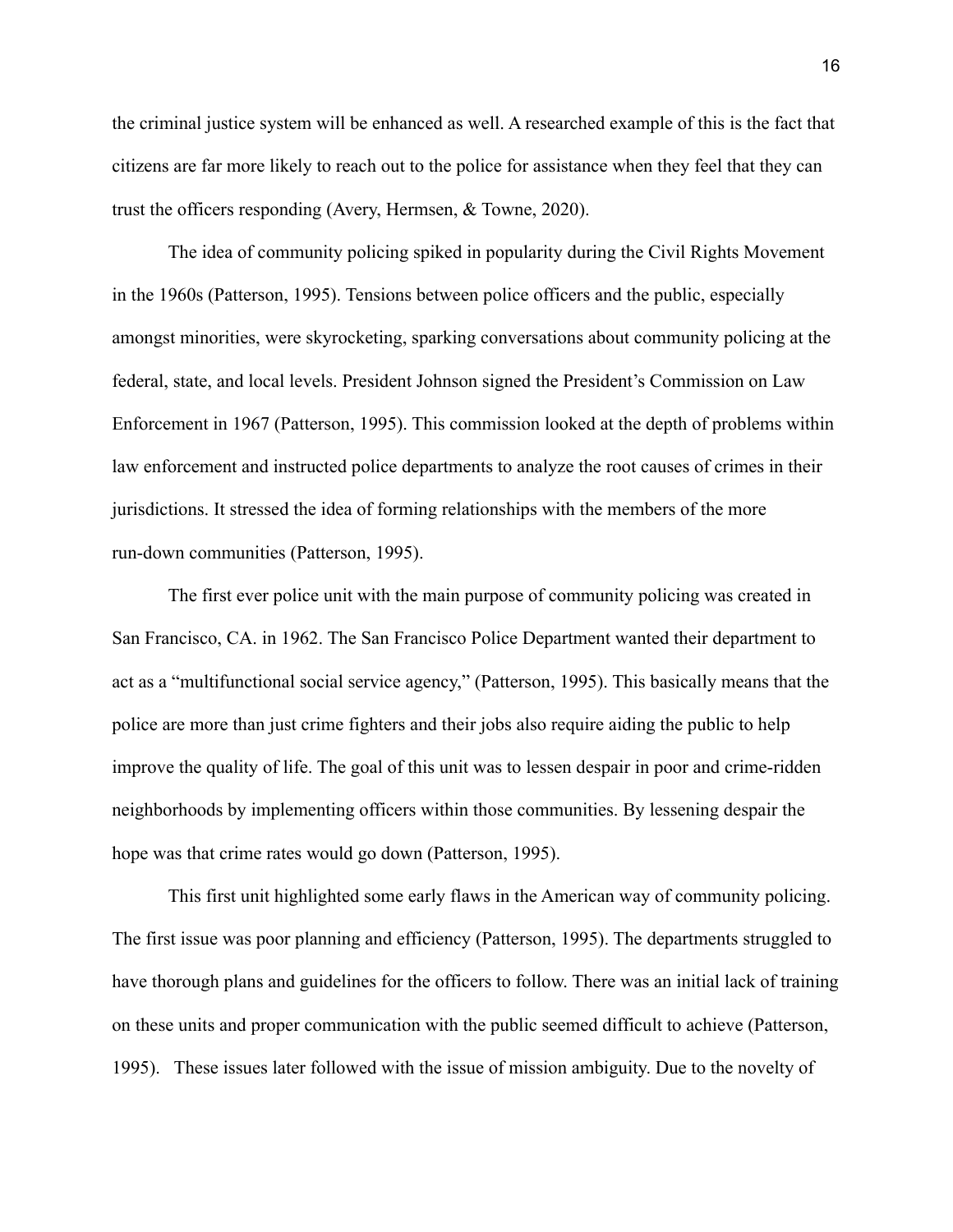this unit, the explicit mission was difficult to explain to the officers performing the duties (Patterson, 1995). The officers involved had a general idea of their purpose but the tactics and strategies were vague and they were unsure how to use them effectively. It was also difficult for the police agency to evaluate their policy and officers involved (Patterson, 1995). When the mission is ambiguous, it is tough to tell if the policy is working and if the officers are performing adequately. Evaluating these policies is still difficult to this day due to the variations of community policing strategies and goals trying to be achieved (Crowl, 2017). The main current goal of modern community policing is to create the foundation of trust between law enforcement and citizens. Departments nationwide will create their own deviations of policy and strategy but the overarching goal is consistent.

Community policing started to become prominent in the late 1990s (Zhao, Lovrich, & Thurman, 1999). There has been ample progress made since then as well. From the span of 1994 to 2020, the federal government allocated a total of \$14 billion for community policing strategies nationwide. These allocated funds went to adding more community policing officers, technological improvements, crime prevention initiatives, training, and technical support teams for departments nationwide (Paez & Dierenfeldt, 2020). By the end of 2013 the Officer of Community Oriented Policing Services (COPS) funded the hiring of an additional 126,000 community policing officers across 13,000 law enforcement agencies in the United States (COPS, Officer of Community Oriented Policing Services, 2014b). The funding of community policing is representative of the criminal justice perspective as a whole in the current United States law enforcement climate.

Another example of the growth of community policing is the President's Task Force on 21st Century Policing created by President Obama in 2015. This task force consists of six pillars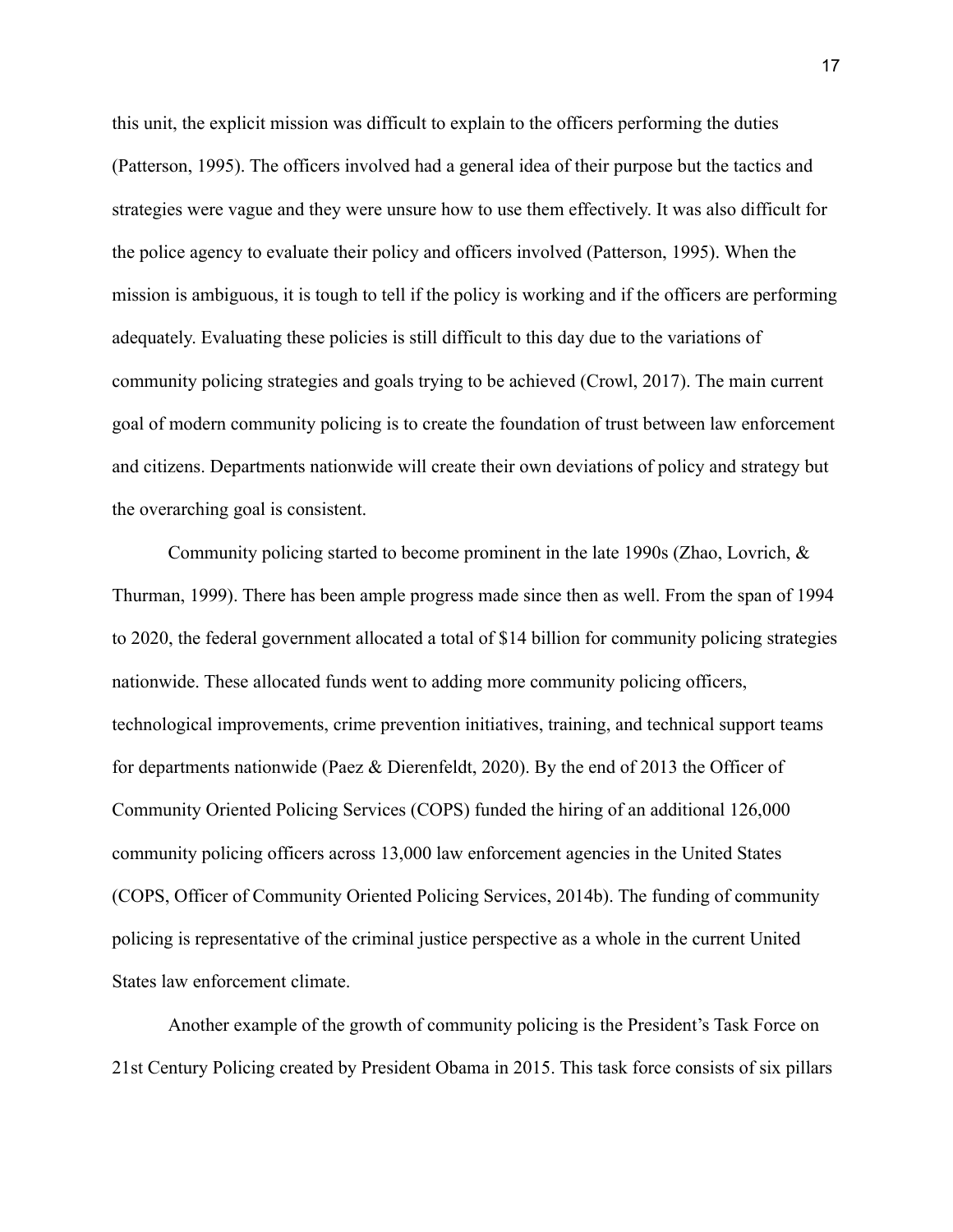and the fourth one is "Community Policing and Crime Reduction" (USDOJ.gov). Much of what this pillar describes is getting away from the "warrior" approach so police officers are not just going into crime-ridden neighborhoods to lock people up. This pillar stresses the importance of creating relationships with the people in these neighborhoods to help them clean up their streets so that they, too, can enjoy the decreasing overall decreasing crime rates in the United States (USDOJ.gov). It also stressed the emphasis on law enforcement officials forming relationships with key institutions within the community; schools, local government, churches, etc. (USDOJ.gov). President Obama wanted the police in the United States to continue forming bonds with the people they serve to help advance the progress of crime reduction in the country.

# *Community Policing Today*

Today, community policing has become a staple in just about every police department in the United States. Many criminologists and criminal justice officials refer to this current era of policing as the "Community Era." The law enforcement world has undergone somewhat of a revolution from a "warrior" mentality to a "guardian" one. This basically means that police officers should now be looking at themselves as guardians of the people as opposed to crime fighting warriors. However, it is still very true that police officers must make arrests, get drugs and guns off the streets, and engage in enforcement-related police work.

The implementation of community policing is certainly not a one-size-fits-all approach. Each and every agency can choose different policies and strategies that they feel best fits not only their department, but the community they serve. Each municipality and city or town is different and a universal approach would be largely ineffective in most jurisdictions. However there are many similarities across departments in the general way they conduct community policing.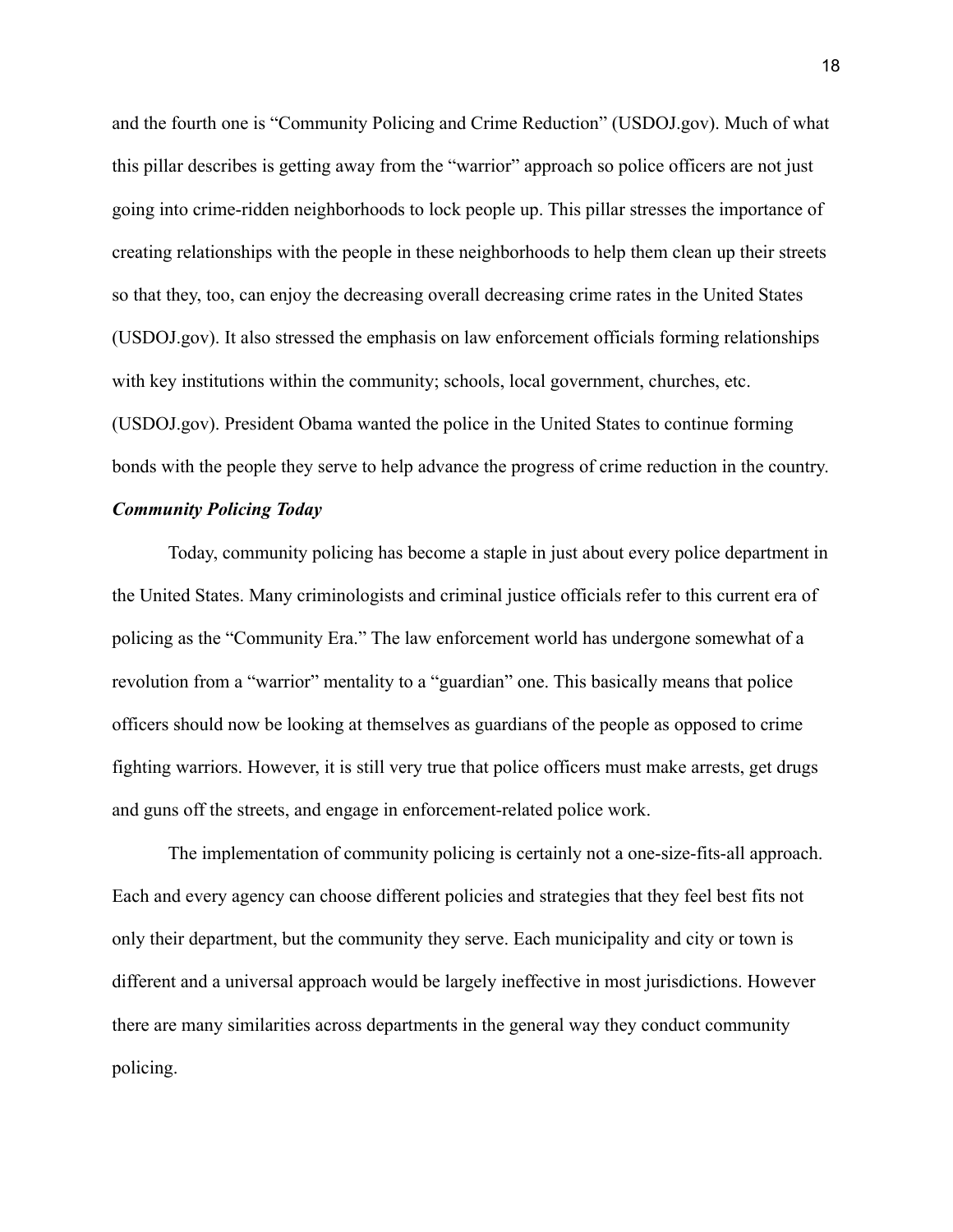In a vast majority of places the community policing strategy is performed by the patrol officers in the department. Patrol officers are the front line officers that deal with the general public the most out of every unit within a police department. The federal government describes community policing as the patrol officer helping the community mobilize support and resources to help solve problems and enhance their quality of life (Understanding Community Policing). Every definition of community policing across levels of law enforcement emphasizes the partnership between the community and the police. The working relationship between the two sides is formed in hopes of solving problems hurting communities and limiting despair. Many departments keep patrol officers assigned to specific neighborhoods for extended periods of time in order to enforce the personal relationships the community can form with specific officers (Zhao et al., 1999). In other instances, officers can be chosen by voluntariness or by random to attend neighborhood or school activities that are designed to spark conversations between cops and the public.

# *Community Policing Policies and Strategies*

Any police policy or strategy that is aimed at strengthening the bond with the public is a type of community policing. There are an infinite amount of ways departments can utilize resources to develop strategies with the aim to bring the community closer with the police. Community events, athletic tournaments, and intervention or prevention programs can be utilized. Drug programs for juveniles is an example which is a popular thing in many cities and towns across the United States. The purpose of these programs is to create relationships with the youth and the police and to teach kids at young ages about the dangers of drug use.

Police athletic leagues are also popular ways departments interact with the community. An example of one of these leagues is the Nashua Police Athletic League. The mission of the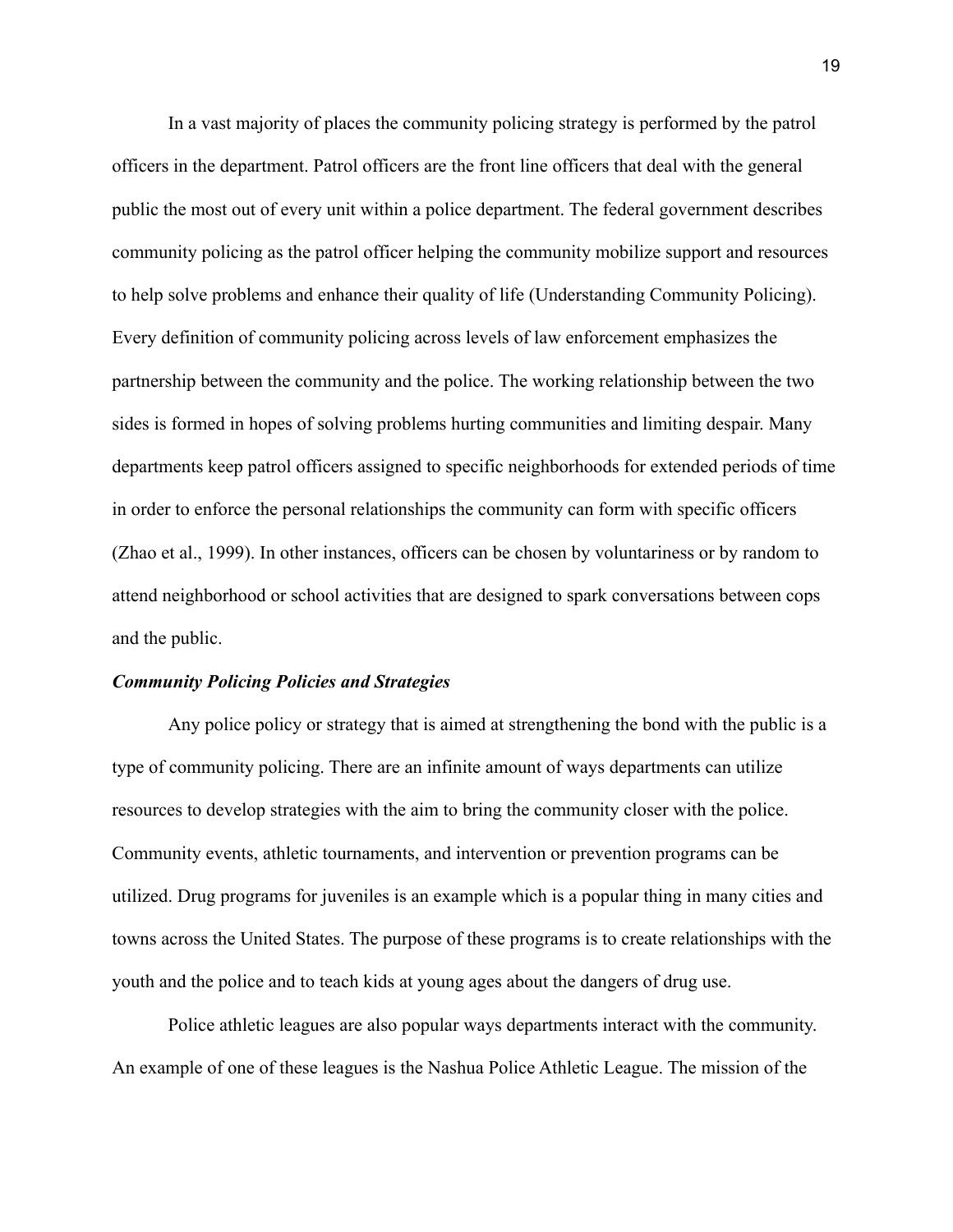Nashua PAL is to create a positive attitude between the youth in the community and the Nashua Police Department (PAL's Mission). It is run by current and former members of the Nashua Police Department. The goals of this league include reducing juvenile delinquent behavior through youth-based programs, instilling good character values and healthy habits in the youth, and to spark positive interactions between the Nashua Police Department and the members of the community (PAL's Mission). This is a perfect example of community policing because it promotes positive and voluntary relationships between the citizens of Nashua and their public servants. An example of a PAL activity is the street hockey league they run. It is coached and officiated by current and former Nashua police officers with citizens of the community on the teams (PAL's Mission).

Other examples of community policing are not so easy to achieve. In many places across the United States, especially inner cities, the relationships with the police are often strained. The city of Newark, NJ, for example, has struggled immensely with police brutality and corruption since the 1960s. Due to this the creation of Newark Communities for Accountable Policing (N-CAP) was formed (What is N-CAP?). N-CAP is a community-police partnership in which the citizens of Newark have advisory boards that meet with police officials to help create a better relationship between the two. The members of N-CAP bring up concerns and accountability issues with the police department in order to work for common solutions and understand each other's side. The mission of N-CAP is transparency and accountability between the police and the public (What is N-CAP). The police department willingly participating in this group is a community policing strategy in itself.

Other community policing strategies involve more of the typical police work people are used to thinking about. An example of this would be the Innovative Neighborhood-Oriented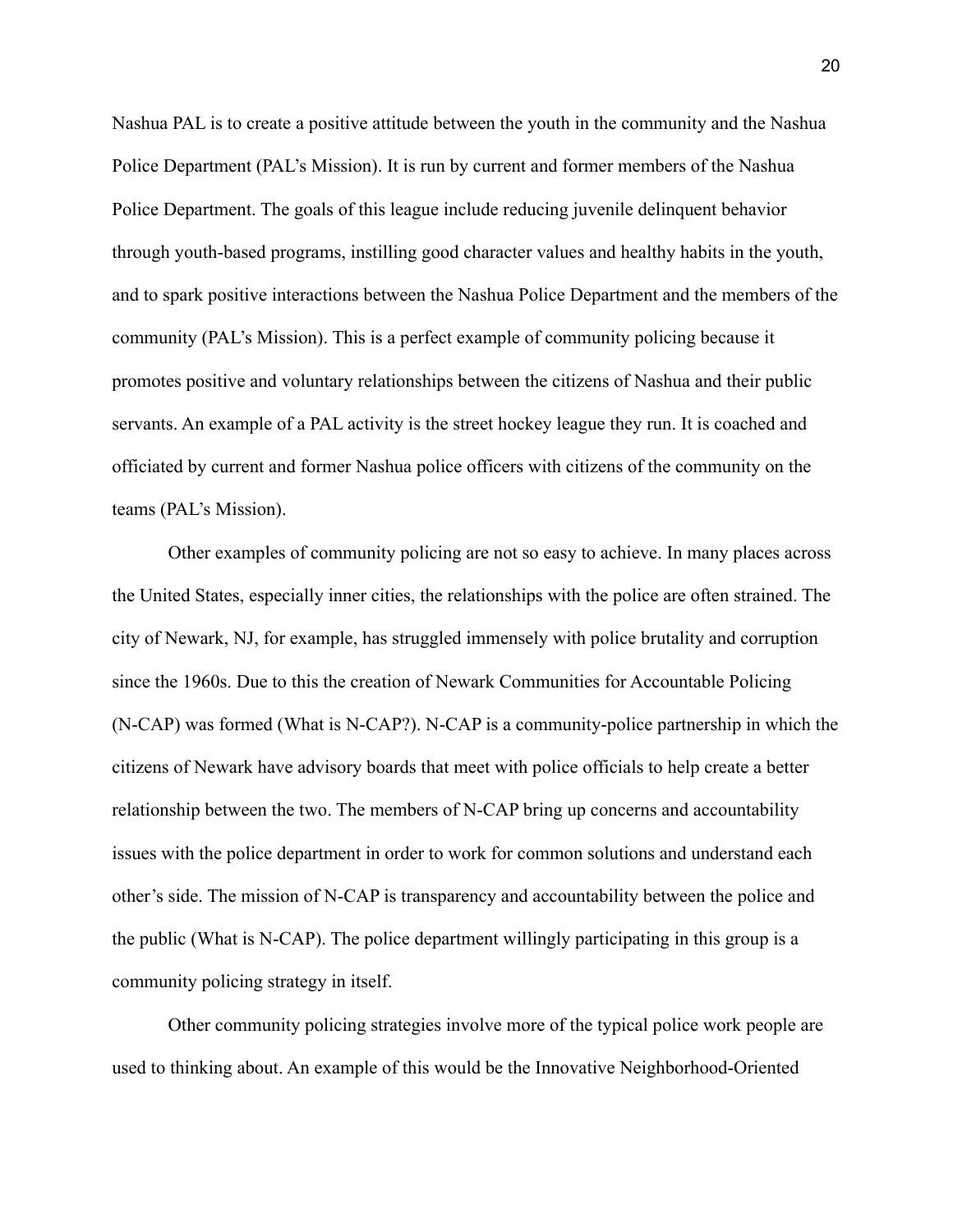Policing (INOP) units created in the 1990s. These units were implemented in eight different jurisdictions in the United States: Hayward, CA., New York, NY., Louisville, KY., Norfolk, VA., Tempe, AZ., Prince George's County, MD., Houston, TX., and Los Angeles, CA., (Sadd & Grime, 1996). The purpose of these units was to put patrol officers on foot in neighborhoods with high drug levels to interact with community members in hopes of collectively slowing down the drug usage and selling in these neighborhoods (Sadd & Grime, 1996). The idea behind this tactic was to form a better relationship between the police and the struggling neighborhoods so that the residents could trust the police and they would be more willing to reach out to the police for help (Sadd & Grime, 1996). The relationships made with community members were helpful for citizens who wanted to talk to someone who could help clean up the neighborhood and get the drugs off the streets. As such, community policing strategies come in many different forms and techniques.

Much of prior literature has shown ambiguous results. The reasoning behind this is the fact that the term "community policing" is very general and there are countless numbers of variations and goals in which policies can be implemented. It is also possible that community policing strategies are utilized for a year from when the research is conducted but the crime reduction results come after multiple years. It is difficult to link community policing and crime reduction when the policies have only been implemented for a short amount of time.

There has, however, been plenty of research studies that have shown positive results from community-based policies from police departments. One study has shown that minority communities have looked at their local police departments more favorably after community-based initiatives have been implemented and they began to form personal relationships with the officers that work their neighborhoods (Diehr & McDaniel, 2018). This is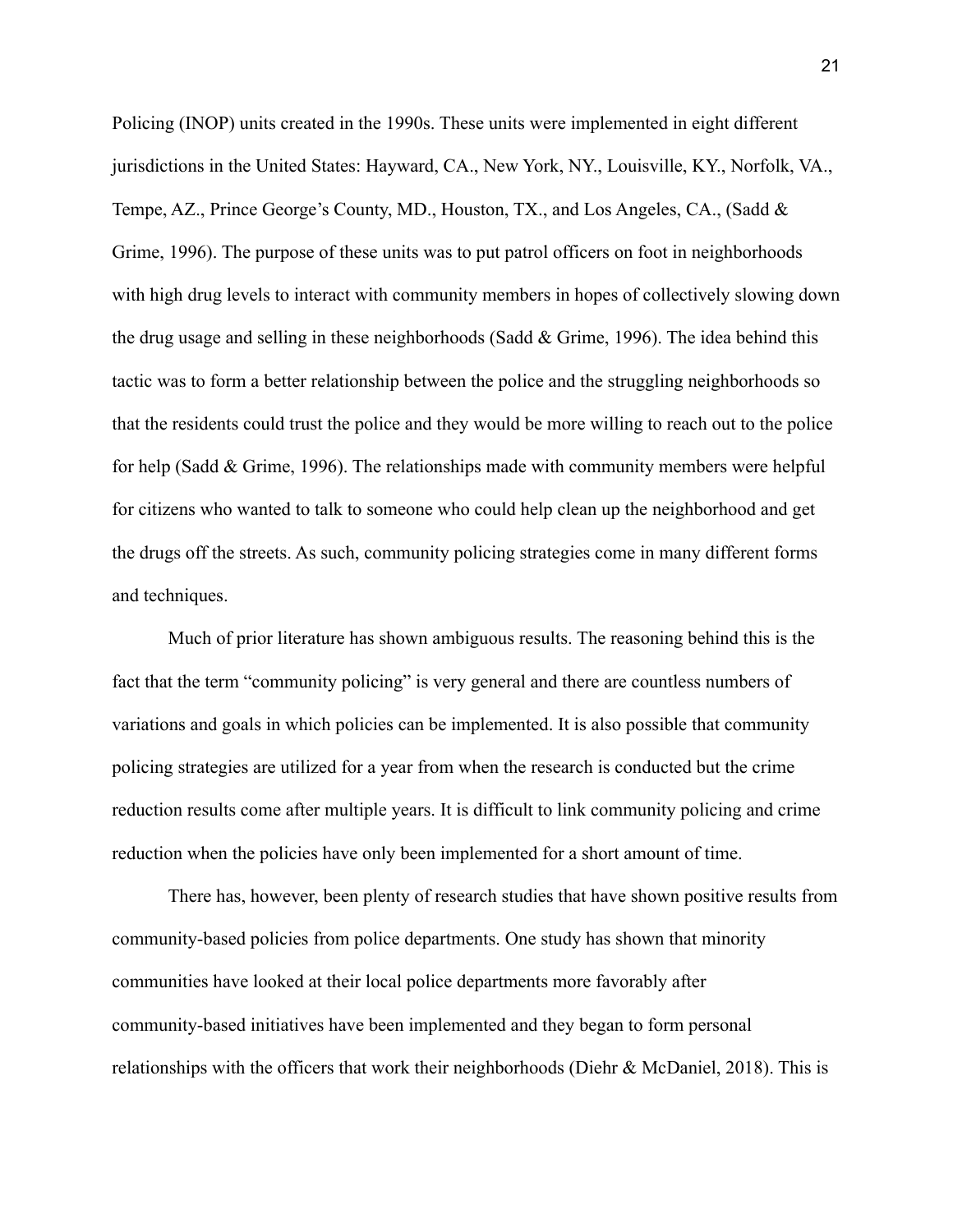extremely important based on the fact that the general idea in this country is that the relationships between police and the minority community is highly strained. In order for police work to reach its full potential, all members of the public need to have a strong foundation of trust with their local police force.

Research has also shown that community policing did not necessarily decrease citizens' fear of crime in a significant manner but it did increase satisfaction with the local police and increased positive crime prevention behaviors (Scheider, Rowell, & Bezdikian, 2003). These results are particularly important because there is progress being made in communities regarding crime prevention techniques. It is possible that the continuance of these policies eventually leads to an overall drop in crime rates. Other research pieces have shown that community policing tactics in general have positive impacts on citizen satisfaction with the police, perceptions of disorder, and police legitimacy (Gill, Weisburd, Telep, Vitter, & Bennett, 2014). This also reinforces the idea that citizens begin to gain more trust for their local police departments and this foundation is essential to furthering results of community policing policy.

A considerable amount of prior research has shown that crime rates and fear of crime rates did not decrease during the research studies timelines (Paez & Dierenfeldt, 2020). However, there is some prior research that has shown significant results regarding violent crime decreasements (Paez & Dierenfeldt, 2020). To reiterate, community policing is a partnership between the police and the public to reduce crime in the neighborhoods. Having officers more directly involved in high-crime neighborhoods and the relationships made there will create that partnership that will allow police to find crime suspects and make arrests. Community Oriented Policing unit officers increased arrests of violent crimes by juveniles and young adults by 31.9% and 23.4% respectively in 12 major cities in the United States (Paez & Dierenfeldt, 2020). The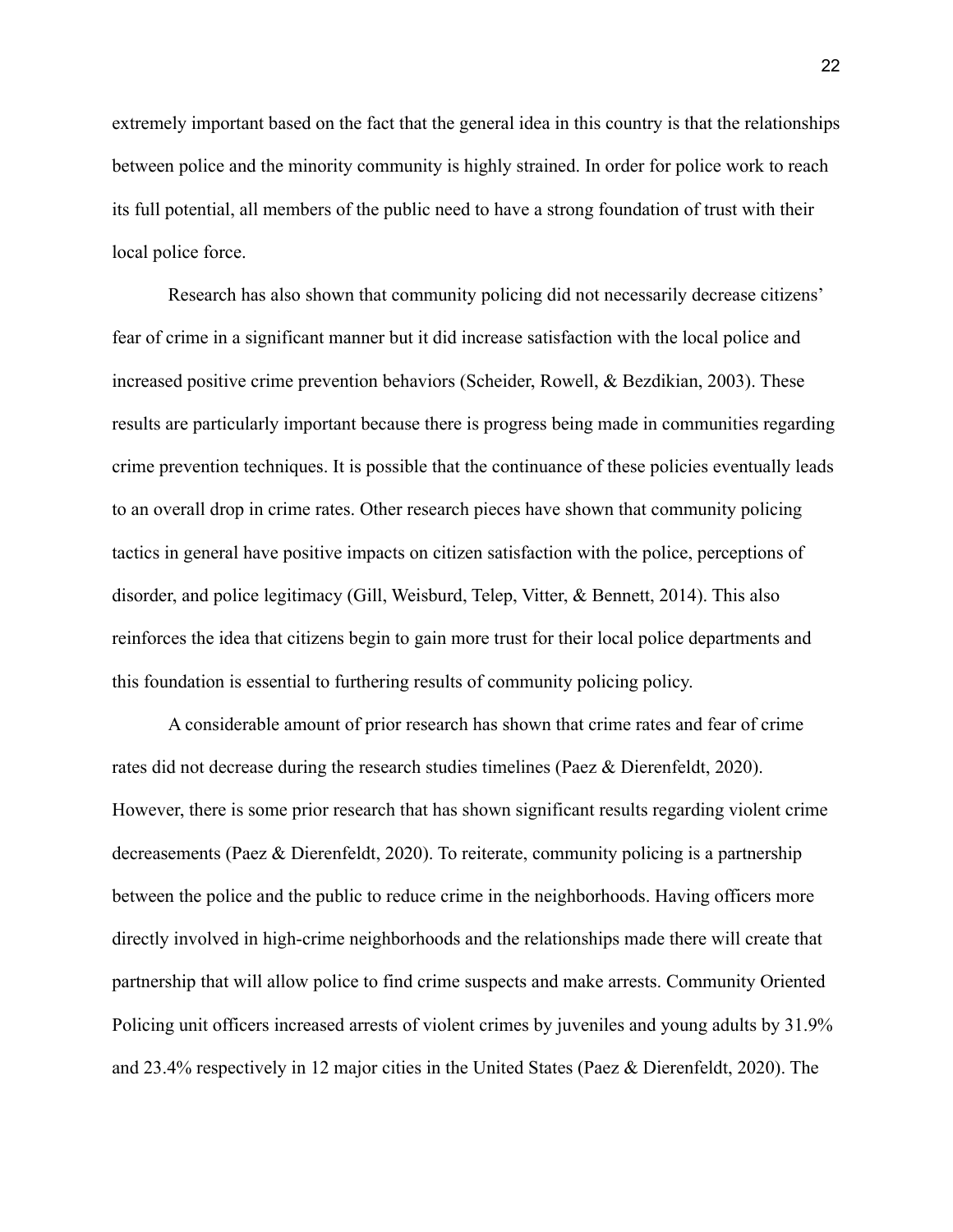increase in arrests showed the people of the neighborhoods that violent crimes were not going to be left unpunished anymore and the neighborhoods would become safer (Paez & Dierenfeldt, 2020). This statistic suggests that the COP units were effective in seeking out violent crimes and making arrests when before these cases may have flown under the radar.

#### *Challenges and Setbacks*

Ever since the creation of the first community policing unit in 1962, police departments have struggled with implementing their policies in effective ways. It is especially difficult in the communities where the trust for the police is strained because having voluntary interactions with the citizens is harder to achieve. A good portion of the success of a community policing policy relies on the community and their willingness to work with the police to improve relations. Many of the issues facing departments regarding community policing are highlighted in the INOP units from the 1990s.

When the INOP units were initially created, the police departments found that citizen involvement was limited and difficult to get due to already existing tensions with the police (Chermak & Weiss, 2006). Another problem faced was the fact that community members did not understand their role (Chermak & Weiss, 2006). Similar to the first community policing unit in San Francisco, the mission was still ambiguous and the citizens struggled to understand what they had to do to help with the success. These problems compound because there were a limited number of citizens willing to help in the first place and those few were not able to understand what their responsibilities entailed. Another reason as to why citizens could not understand their roles and responsibilities was because the officers not in the INOP units did not know the goals and mission of those units (Chermak  $\&$  Weiss, 2006). This was problematic because citizens would reach out to the officers in their neighborhoods asking what INOP was and how to help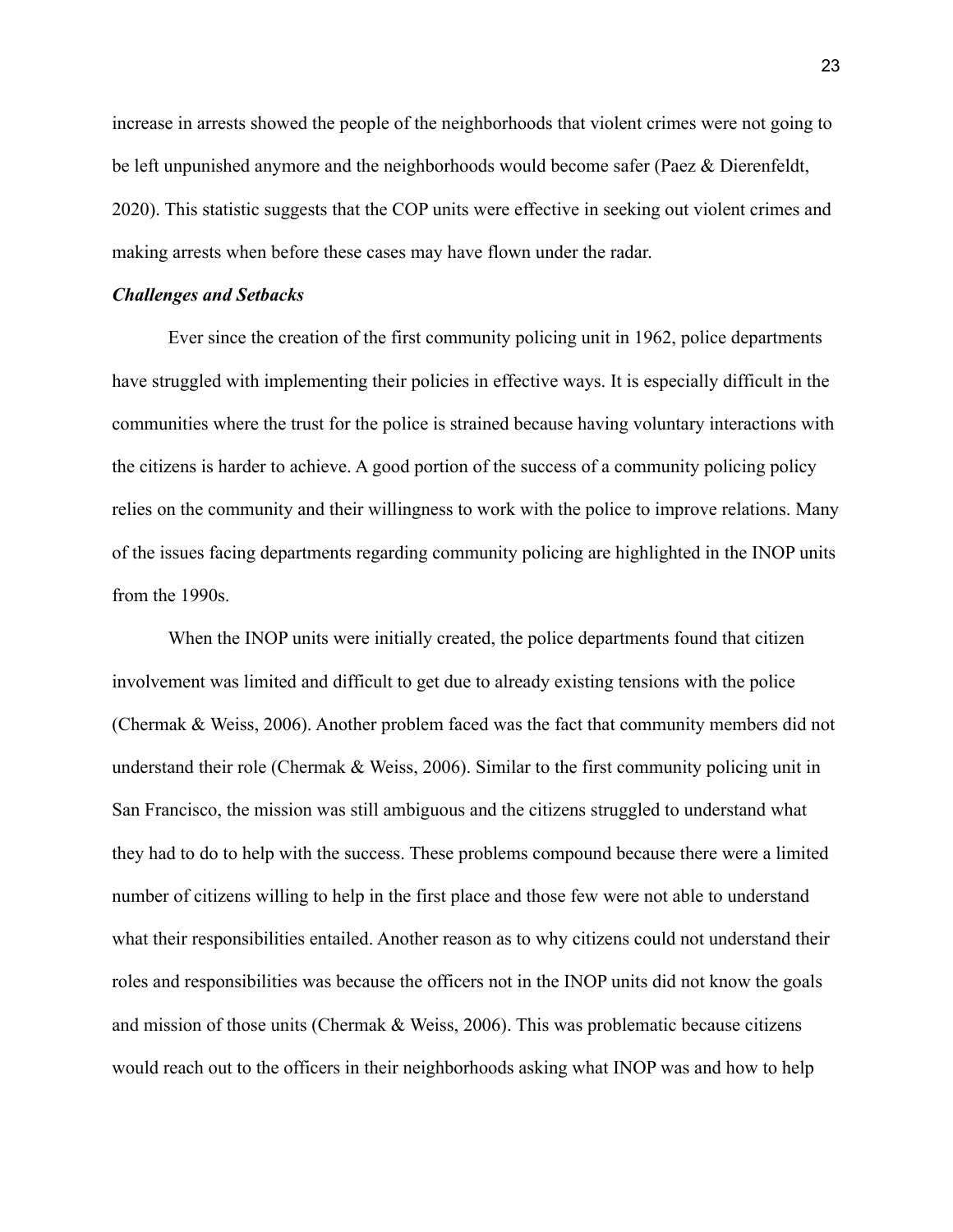and those officers were unable to explain the cause to them. It seemed as if police departments did not pay much attention to educating the department and the community about the goals of the INOP units (Chermak & Weiss, 2006). There were other marketing challenges faced by these departments that enforced the issues listed above. In short, Chermak & Weiss (2006) found that the departments were unable to market policies to the community in ways that were easy enough to understand, had difficulties exposing the public to these new practices, and the historical distrust between the community and the police lead the citizens to believe that the new community policing policies were insincere. Overall, police agencies were unable to find ways to effectively get the community involved in order to fully reach the potential of the policies.

Police departments across the United States also faced other challenges. Some police officers and departments were reluctant to change their policies and focus more on a community policing approach, especially among veteran officers. These veteran officers have an "if it ain't broke, don't fix it" mindset and they believe what they have always done is effective enough (Paez & Dierenfeldt, 2020). Another reason officers cited for this reluctance is the increase in nationwide police hatred. It is not unusual for citizens to voluntarily stick a camera in an officer's face and try to get them to say or do something unethical in order to humiliate them. Police officers know this and some have stated that they do not want to start voluntary conversations with the public due to the potential for harassment (Fallik et al., 2020). Voluntary interactions between police officers and the public is extremely important for community policing policy so this issue can cause hardships for the police agencies.

The media is one of the most influential sources of information when it comes to law enforcement. The police are constantly on network news stations coverage doing something unlawful or corrupt in a manner that the media covers with a microscope. These events are often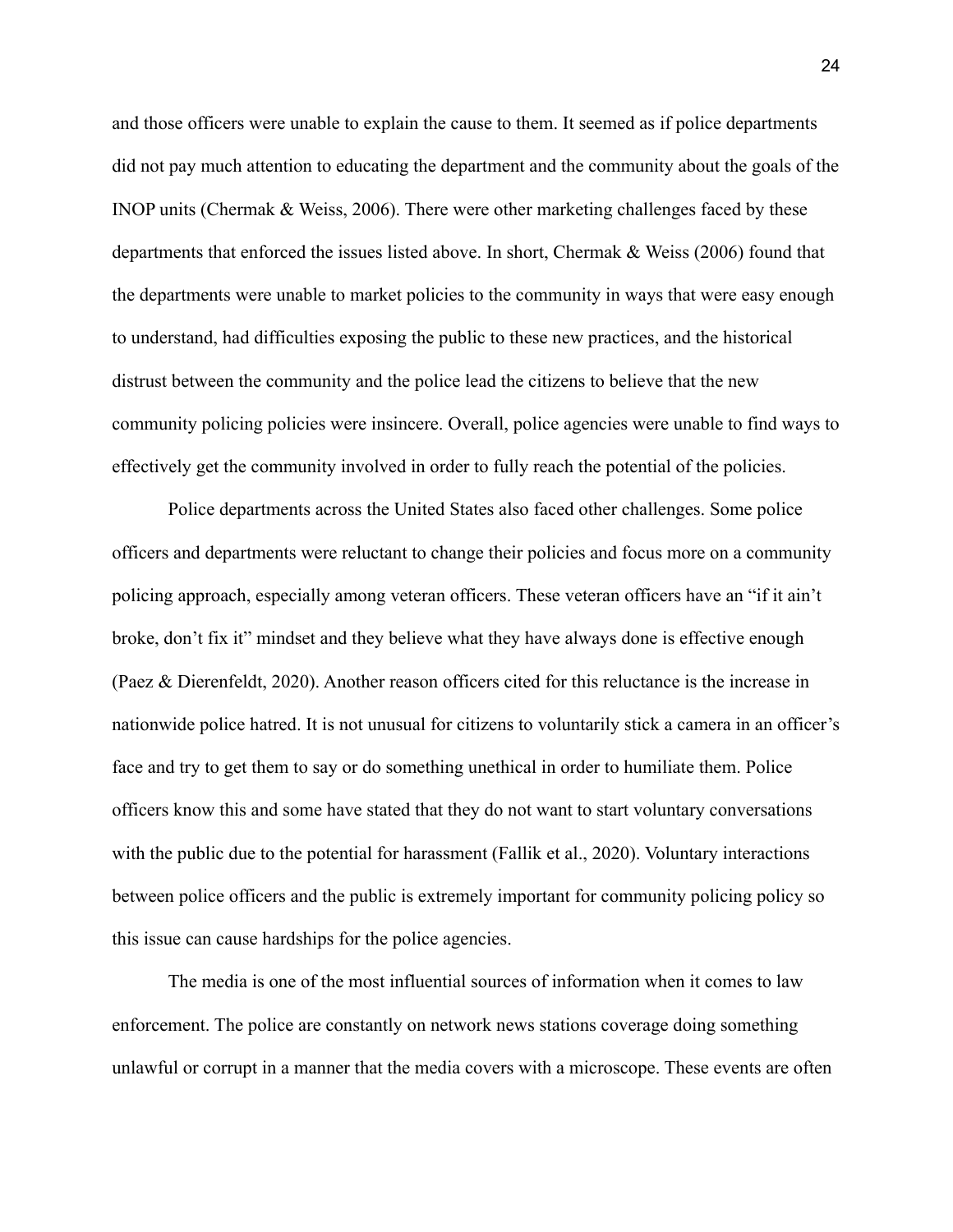sensationalized and they become national headlines for weeks (Fallik, Deuchar, Crichlow, & Hodges, 2020). Because of this, people across the United States start to look at law enforcement as a whole less favorably. This can make community policing strategies difficult to achieve successfully due to the setbacks departments will face from the start. Previous research has shown that people who consume heavy levels of network news are more likely to look at the police less favorably (Dowler & Zawilski, 2007). Network news is a prominent way in which people receive their news and millions of people watch it daily. This can create setbacks for law enforcement in jurisdictions that are not even included in these news stories about corrupt or criminal cops. Consumption of network news also leads to people believing that police officers universally treat White people better than minorities (Dowler & Zawilski, 2007). This fact can lower the essential function of trust that citizens have with the police.

As of recent years the increased use of social media in the United States has also hurt community policing policies. Many young people in America use social media platforms to get their news and see the new trending stories. When police misconduct is highlighted in the news, it skyrockets in popularity on social media and can become easily sensationalized. The high viewership these events have on social media has led to some negative outcomes. Prior research has shown that college students are most likely getting their news about police misconduct through social media and these students are more likely to dislike the police after viewing such events. The students consuming this information have also said that their future police interactions would be impacted negatively by what they have seen (Campbell & Valera, 2020). This has presented issues for law enforcement because reaching out to young adults is getting increasingly more difficult due to the lack of trust these people have with the police.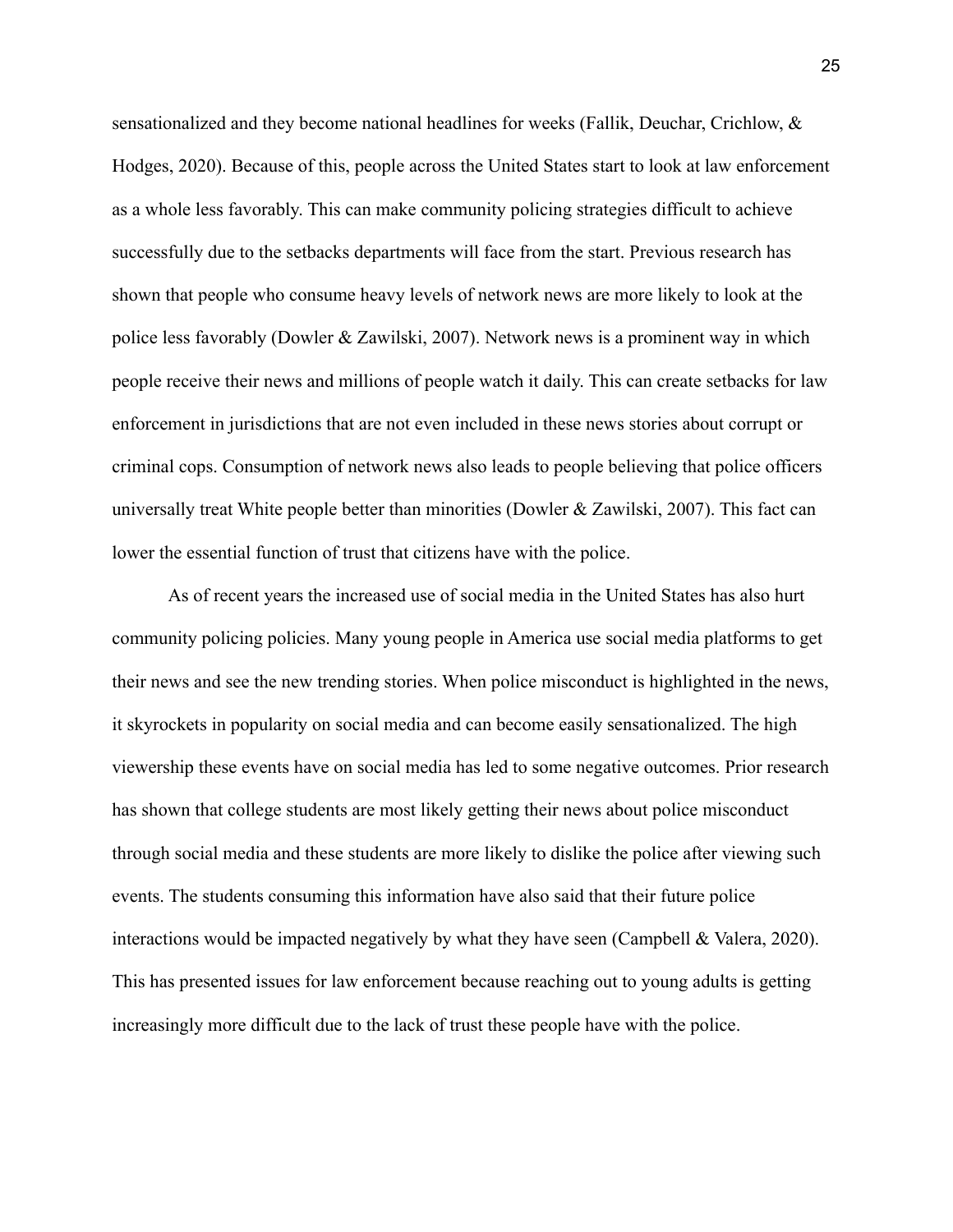Social media has also started to be a tool for police departments to use to help market themselves and communicate with the community. However, many departments are using social media in ineffective ways. Prior research has shown that police agencies are using social media platforms as a one-way channel of communication. This means that the departments are putting information out to the public through social media sites, but are not allowing the citizens to respond or spark conversations (Kilburn & Krieger, 2014). A one-way channel of communication fails to recognize the relationship between police and the community. Some police departments in the United States have also changed the overall way they utilize social media on a daily basis. In the research by Fallik et al. (2020), it was found that police departments now use social media for four main reasons: bringing attention to the department, prospective investigations, retrospective investigations, and to highlight challenges facing the police department. This is a big step in the right direction for police departments because they are now allowing community members to help with investigations and communicate with officers with ease. These relationships help to strengthen the relationship and levels of trust between the police and the public.

There are many departments in the United States that have made strides to fixing other issues. For example, the overall use of social media has changed. In one way that departments have started to effectively use social media is the use of communicating details about large scale events that happened in the community (Bain et al., 2014). When highly dramatic events occur it is not uncommon for large amounts of people to build up and start demanding information on what happened. Departments across the country have started implementing policies that require information regarding large scale events to be put out in an organized manner on social media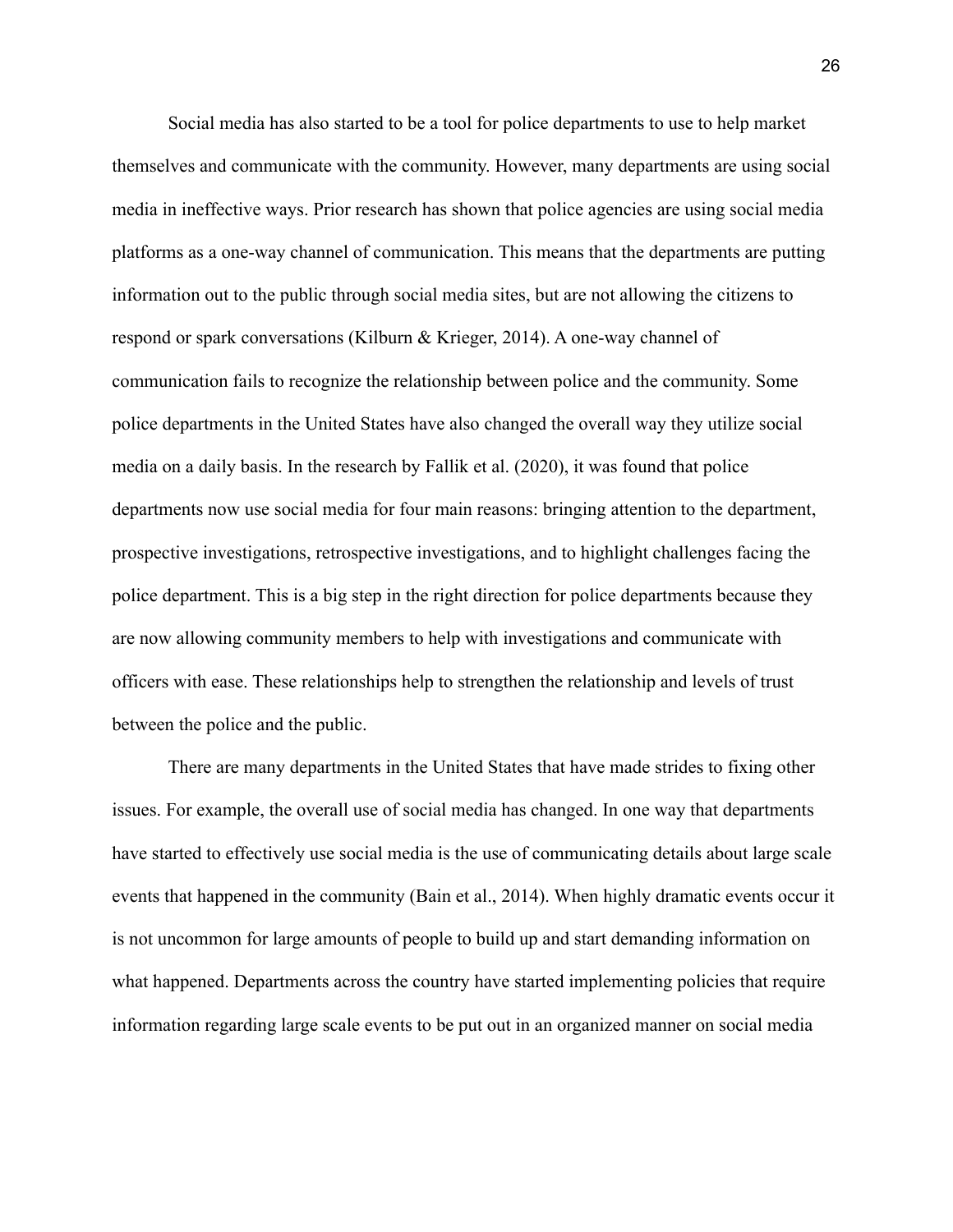(Bain et al., 2014). This helps answer the public's questions more thoroughly and questions get asked and answered through these social media sites.

Law enforcement can also use the media to their advantage. In every agency across the country departments have constant interactions with the local media and many do with state and national media outlets as well. When police departments have solid working relationships with these media outlets the media is more likely to cover the police in a positive light. This can also lead to media outlets covering and marketing community policing policies so the public knows the police department's mission. When local journalists describe their relationship with the police departments they cover as good, 86% have said to have covered some sort of community policing policy at some point during their careers (Chermak & Weiss, 2005). This relationship can be greatly impactful in many ways and can benefit the media, the police, and the community.

A way that the police department can benefit from a solid relationship with the local media is by using them as a marketing tool. When the police feed the media policies and strategies that they are employing based on community policing principles, the media can put it out there for the community so the members can get involved and join in on the partnership (Chermak & Weiss, 2005). This relationship can be imperative due to the fact that, in general, local journalists want to cover more dramatic stories involving crime rather than a typical "boring" policy (Chermak & Weiss, 2003). The police and media need a strong relationship so they can work together to put out important information for the people in the community. It is also critical that law enforcement agencies understand that they need to market themselves as well. Full reliance on the media will not be enough to implement themselves in a positive manner into the community.

#### *Relation to a Career as a Police Officer*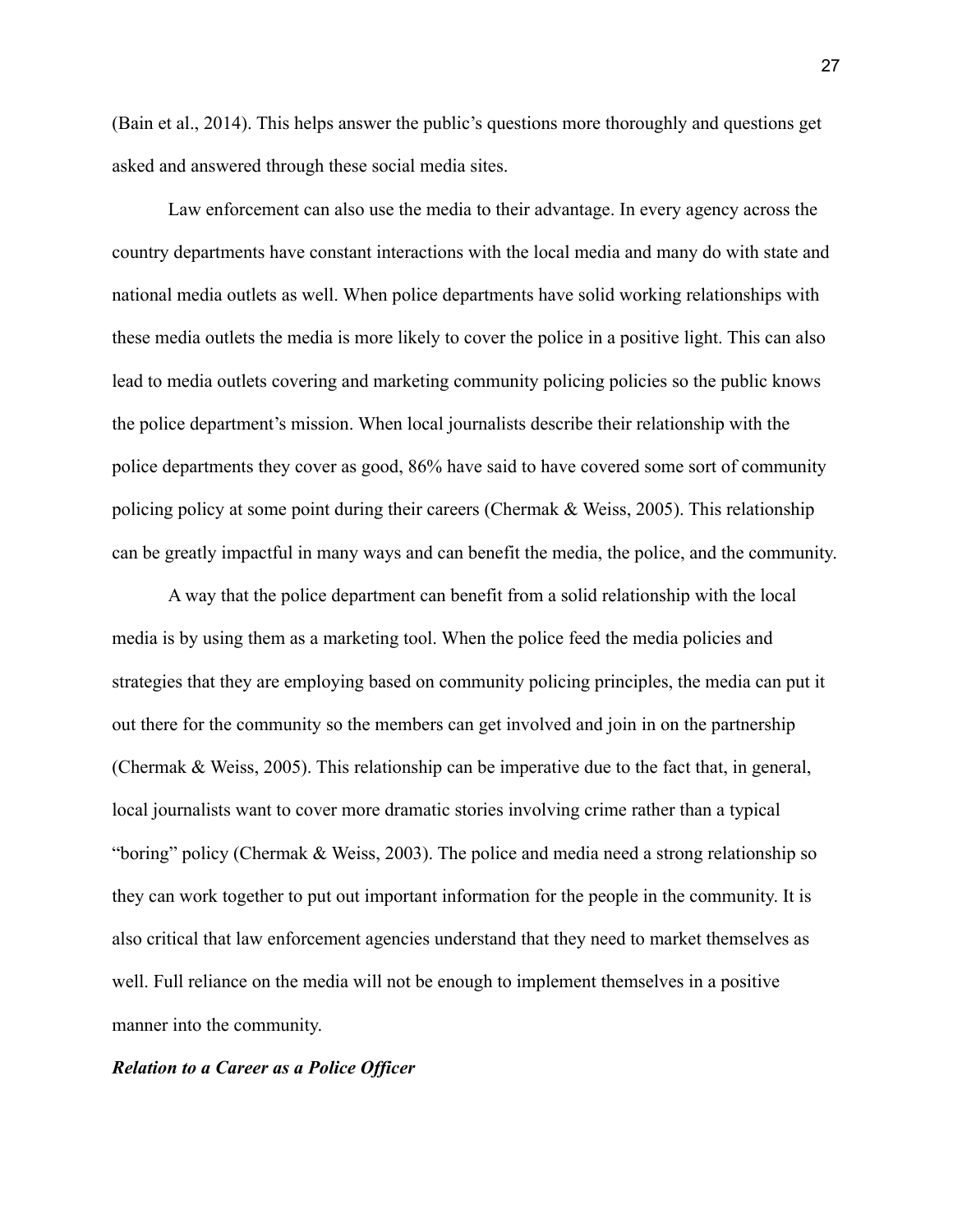In my opinion, community policing is the most important aspect of policing. I am a firm believer that there has to be a foundation of trust between law enforcement and the communities they serve. Trust is essential. I plan to take the information I have researched and directly apply it to the field of policing by communicating with the community and having an open-mind. I hope to someday become involved with a neighborhood action-type unit so I can create relationships with members of the community and help them solve problems. This also directly relates to the Nashua Police Department's mission statement which states the mission to improve quality of life in partnership with the community. A majority of people who get into this profession want to spend their careers helping others and making a difference in one way or another. It will be my goal daily to have used an aspect of community policing to help a fellow citizen improve their situation by any means necessary.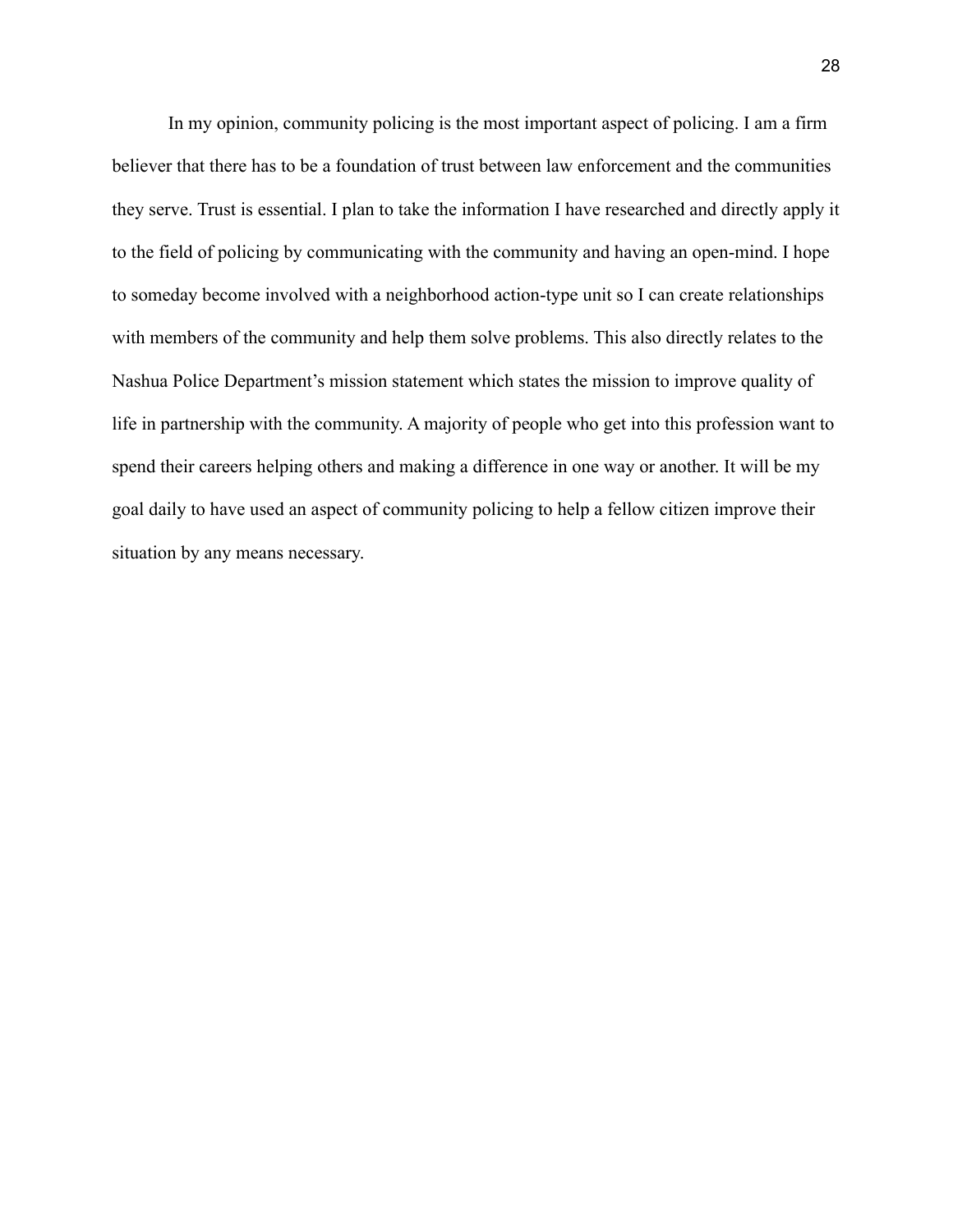- Avery, E., Hermsen, J. Towne, K. (2020). Crime victimization distress, neighbourhood social cohesion and perceived police effectiveness. *Journal of Community and Applied Social Psychology,* 30 (6), 581-592.
- Bain, A., Robinson, B., Conser, J. (2014). Perceptions of policing: improving communication in local communities. *International Journal of Police Science and Management*, 16 (4), 267-276.
- Campbell, F., Valera, P. (2020). "The Only Thing New is the Cameras": A Study of U.S. College Students' Perceptions of Police Violence on Social Media. *Journal of Black Studies,* 51 (7), 654-670.
- Chermak, S., Weiss, A. (2003). Marketing Community Policing in the News: A Missed Opportunity? *National Institute of Justice,* Retrieved from <https://cops.usdoj.gov/>.
- Chermak, S., Weiss, A. (2005). Maintaining legitimacy using external communication strategies: An analysis of police-media relations. *Journal of Criminal Justice,* 35 (1), 501-512.
- Chermak, S. & Weiss, A. (2006). Community Policing in the News Media. *Police Quarterly,* 9 (2), 135-160.
- COPS, Office of Community Oriented Policing Services. (2014b). The COPS Office: 20 years of community oriented policing. Washington: U.S. Department of Justice. Retrieved from [http://www.cops.usdoj.gov/outside.asp?http://ric-zai-inc.com/Publications/cops-p301-pub.](http://www.cops.usdoj.gov/outside.asp?http://ric-zai-inc.com/Publications/cops-p301-pub.pdf) [pdf](http://www.cops.usdoj.gov/outside.asp?http://ric-zai-inc.com/Publications/cops-p301-pub.pdf).
- Crowl, J. (2017). The effect of community policing on fear and crime reduction, police legitimacy and job satisfaction: an empirical review of the evidence. *Police Practice and Research,* 18 (5), 449-462.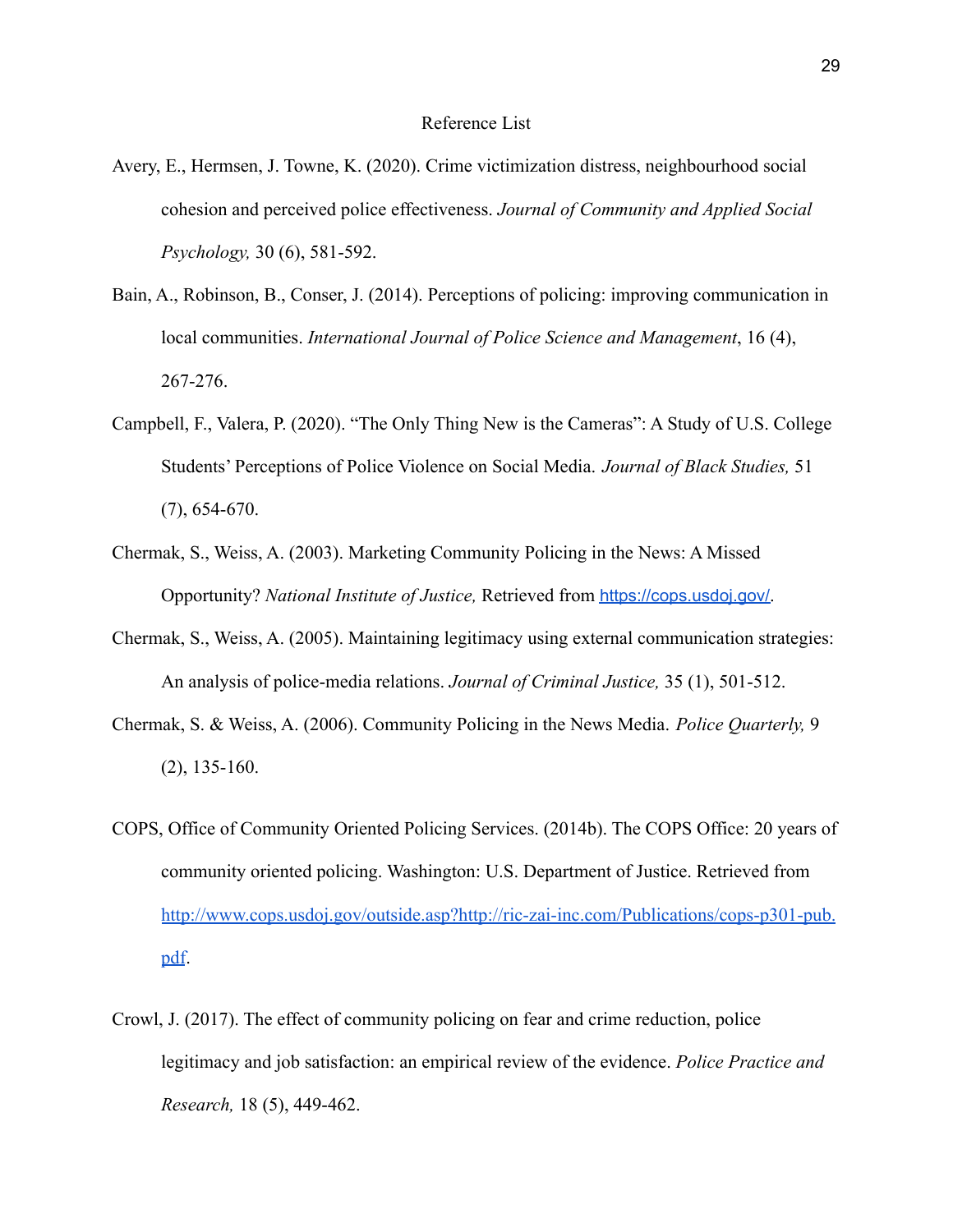- Diehr, A., McDaniel, J. (2018). Lack of Community-Oriented Policing Practices Partially Mediates the Relationships between Racial Residential Segregation and 'Black-on-Black' Homicide Rates. *Preventative Medicine,* 112 (1), 179-184.
- Dowler, K., Zawilski, V. (2007). Public perceptions of police misconduct and discrimination:Examining the impact of media consumption. *Journal of Criminal Justice,* 35 (1), 193-203.
- Fallik, S., Deuchar, R., Crichlow, V., Hodges, H. (2020). Policing through social media: a qualitative exploration. *International Journal of Police Science & Management,* 22 (2), 2018-218.
- Gill, C., Weisburd, D., Telep, C., Vitter, Z., Bennett, T. (2014). Community-oriented policing to reduce crime, disorder and fear and increase satisfaction and legitimacy among citizens: a systematic review. *Journal of Experimental Criminology,* 10 (1), 399-428.
- Kilburn, M., Krieger, L. (2014). Policing in an information age: the prevalence of State and local law enforcement agencies utilising the World Wide Web to connect with the community. *International Journal of Police Science and Management,* 16 (3), 221-227.
- Nashua Police Department-Full-Time Officer. (e.d). Retrieved February, 2022 from http://www.nashuapd.com/?A=Careers&S=FTPO.
- New Hampshire Police Standards and Training Council. (e.d.). Retrieved February, 2022 from [https://www.pstc.nh.gov/faq/index.htm#hired.](https://www.pstc.nh.gov/faq/index.htm#hired)
- *Pal's mission*. Nashua Police Athletic League. (n.d.). Retrieved April 7, 2022, from <https://nashuapal.com/about-us/pals-mission/>.